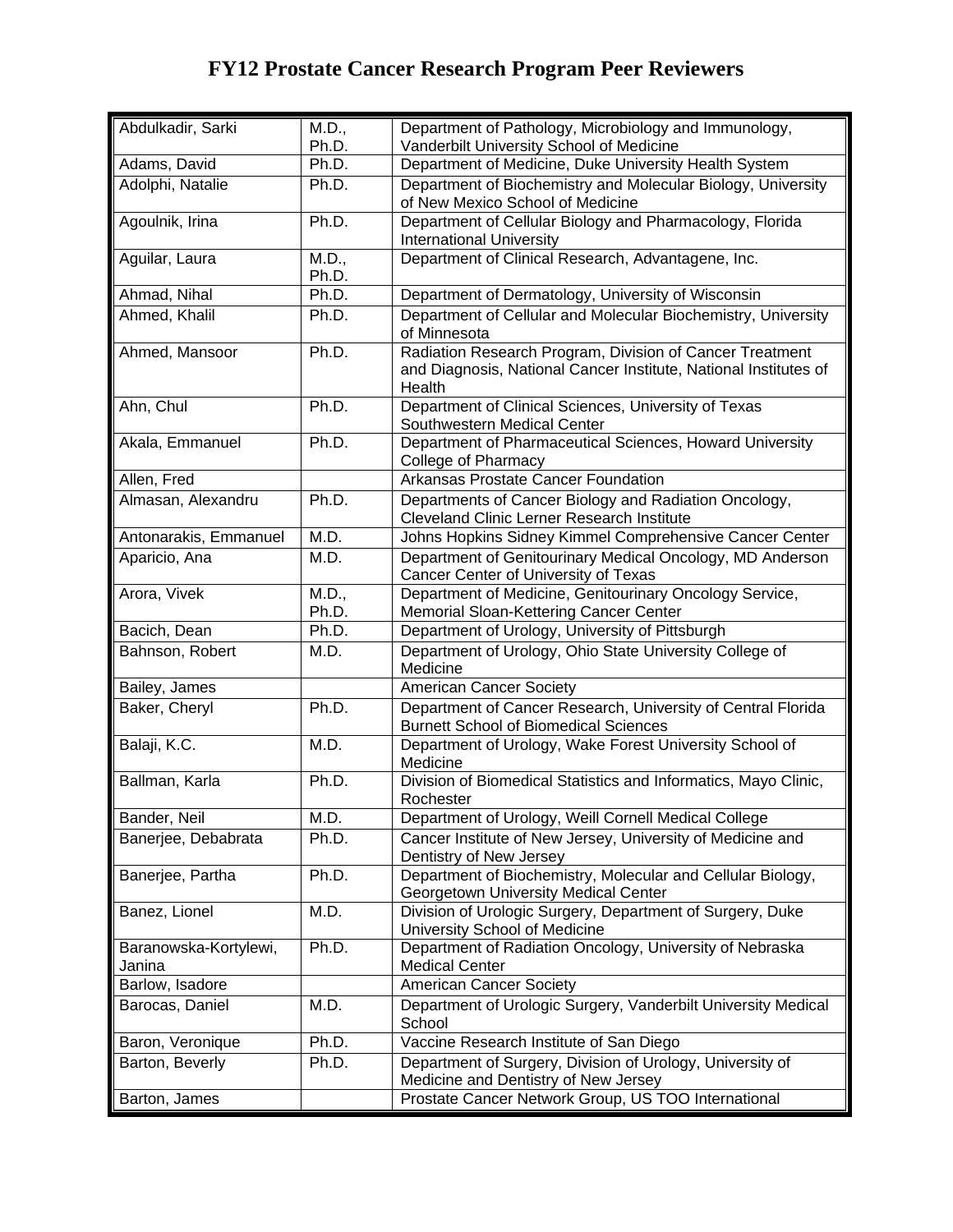| Basu, Hirak         | Ph.D.           | <b>Colby Pharmaceutical Company</b>                                                                     |
|---------------------|-----------------|---------------------------------------------------------------------------------------------------------|
| Batra, Surinder     | Ph.D.           | Department of Biochemistry and Molecular Biology, University                                            |
|                     |                 | of Nebraska Medical Center                                                                              |
| Bellinger, Lewis    |                 | Us TOO International                                                                                    |
| Benny, Paul         | Ph.D.           | Department of Chemistry, Washington State University                                                    |
| Bhat, Mohammad      | Ph.D.           | Section of Molecular Chemoprevention and Therapeutics, The                                              |
| Saleem              |                 | Hormel Institute, University of Minnesota                                                               |
| Bhowmick, Neil      | Ph.D.           | Department of Medicine, Cedars-Sinai Medical Center                                                     |
| Bielawski, Gregory  |                 | Us TOO International                                                                                    |
| Birge, Raymond      | Ph.D.           | Department of Biochemistry and Molecular Biology, University<br>of Medicine and Dentistry of New Jersey |
| Bismar, Tarek       | M.D.            | Department of Pathology and Laboratory Medicine, University<br>of Calgary                               |
| Bisoffi, Marco      | Ph.D.           | Department of Biochemistry and Molecular Biology, University<br>of New Mexico                           |
| Black, Peter        | M.D.            | Department of Urologic Sciences, University of British Columbia                                         |
| Blagg, Brian        | Ph.D.           | Department of Medicinal Chemistry, University of Kansas                                                 |
| Blank, Thomas       |                 | <b>Hartford Hospital Support Group</b>                                                                  |
| Blasini, Raul       |                 | Arkansas Prostate Cancer Foundation                                                                     |
| Booher, Brian       |                 | Anne's Place, the Home of I CAN                                                                         |
| Boothman, David     | Ph.D.           | Simmons Comprehensive Cancer Center, University of Texas                                                |
|                     |                 | Southwestern Medical Center                                                                             |
| Borowsky, Alexander | M.D.            | Department of Pathology, University of California, Davis                                                |
| Bright, II, William |                 | Us TOO International                                                                                    |
| Bright, Robert      | Ph.D.           | Department of Microbiology and Immunology, Texas                                                        |
|                     |                 | <b>Technology University Health Sciences Center</b>                                                     |
| Brooks, Ari         | M.D.            | Department of Surgery, Drexel University College of Medicine                                            |
| Brown, Egbert       |                 | Central Ohio Men Against Prostate Cancer                                                                |
| Brown, George       |                 | <b>Prostate Conditions Education Council</b>                                                            |
| Brown, Ronald       |                 | <b>Brother to Brother Project</b>                                                                       |
| Brown, Terry        | Ph.D.           | Department of Biochemistry and Molecular Biology, Johns<br>Hopkins Bloomberg School of Public Health    |
| Bubley, Glenn       | M.D.            | Department of Genitourinary Oncology, Beth Israel Deaconess<br><b>Medical Center</b>                    |
| Burnett, Arthur II  | M.D.,<br>M.B.A. | Department of Urology, Johns Hopkins Medical Institutions                                               |
| Buttyan, Ralph      | Ph.D.           | Vancouver Prostate Centre                                                                               |
| Campbell, Moray     | Ph.D.           | Department of Pharmacology and Therapeutics, Roswell Park<br><b>Cancer Institute</b>                    |
| Cannon, Martin      | Ph.D.           | Department of Microbiology and Immunology, University of<br>Arkansas for Medical Sciences               |
| Cao, Jian           | M.D.            | Department of Medicine, State University of New York at Stony<br><b>Brook</b>                           |
| Carey, Robert       |                 | Georgia Prostate Cancer Coalition                                                                       |
| Casiano, Carlos     | Ph.D.           | Center for Health Disparities and Molecular Medicine, Loma<br>Linda University School of Medicine       |
| Cengel, Keith       | M.D.,           | Department of Radiation Oncology, University of Pennsylvania                                            |
|                     | Ph.D.           |                                                                                                         |
| Chadee, Deborah     | Ph.D.           | Department of Biological Sciences, University of Toledo                                                 |
| Chai, Karl          | Ph.D.           | Burnett School of Biomedical Sciences, University of Central<br>Florida College of Medicine             |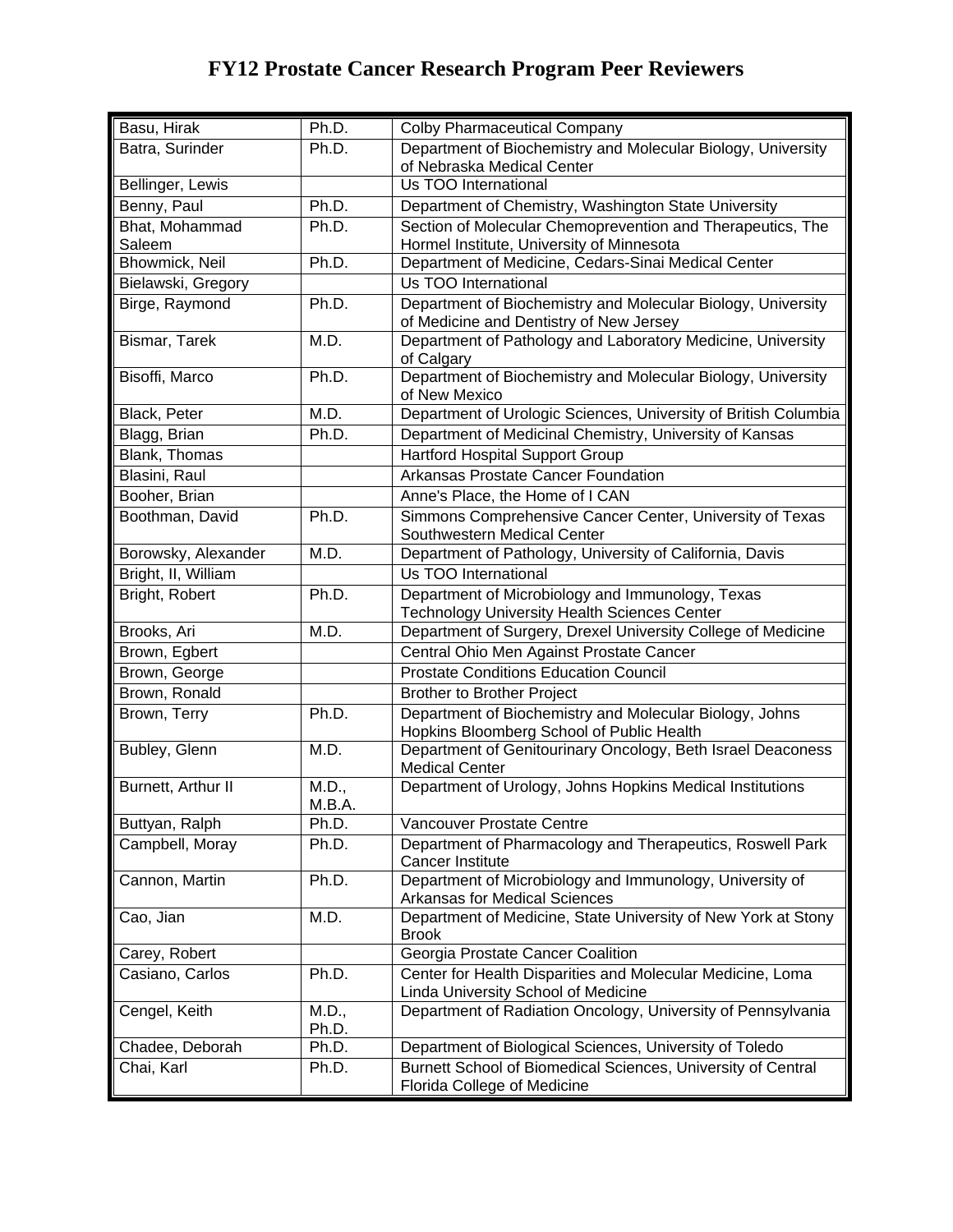| Chakrabarti, Ratna      | Ph.D.          | Burnett School of Biomedical Sciences, University of Central<br>Florida College of Medicine    |
|-------------------------|----------------|------------------------------------------------------------------------------------------------|
| Chatta, Gurkamal        | M.D.           | Department of Medicine, Division of Hematology/Oncology,<br>Virginia Mason Medical Center      |
| Chatterton, Robert      | Ph.D.          | Department of Obstetrics and Gynecology, Northwestern<br><b>University Medical School</b>      |
| Chen, Hongwu            | Ph.D.          | Department of Biological Chemistry, University of California,<br>Davis                         |
| Chen, Lili              | Ph.D.          | Department of Radiation Oncology, Fox Chase Cancer Center                                      |
| Chen, Songhai           | M.D.,<br>Ph.D. | Department of Pharmacology, University of Iowa Carver<br><b>College of Medicine</b>            |
| Chen, Xinbin            | Ph.D.          | Department of Surgical and Radiological Sciences, University<br>of California, Davis           |
| Chen, Yong              | Ph.D.          | Department of Cancer Biology, Wake Forest University School<br>of Medicine                     |
| Cher, Michael           | M.D.           | Department of Urology, Wayne State University School of<br>Medicine                            |
| Chia, David             | Ph.D.          | Department of Pathology and Laboratory Medicine, University<br>of California, Los Angeles      |
| Chinn, Y. Eugene        | M.D.,<br>Ph.D. | Department of Surgery, Section of Surgical Research, Brown<br>University School of Medicine    |
| Chinni, Sreenivasa      | Ph.D.          | Departments of Urology and Pathology, Wayne State University<br>School of Medicine             |
| Chirgwin, John          | Ph.D.          | Department of Medicine/Endocrinology, Indiana University                                       |
| Christensen, Ken        |                | Us TOO International                                                                           |
| Christian, Marvin Chris |                | Malecare                                                                                       |
| Cinar, Bekir            | Ph.D.          | Department of Medicine, Cedars-Sinai Medical Center                                            |
| Cohen, Michael          | M.D.           | Department of Pathology, University of Utah                                                    |
| Collins, Peter          |                | Us TOO International                                                                           |
| Conklin, Douglas        | Ph.D.          | Department of Biomedical Sciences, University at Albany, State<br>University of New York       |
| Cooperberg, Matthew     | M.D.,<br>M.PH. | Department of Urology, University of California, San Francisco,<br>School of Medicine          |
| Copeland, Robert        | Ph.D.          | Department of Pharmacology, Howard University                                                  |
| Corey, Eva              | Ph.D.          | Department of Urology, University of Washington                                                |
| Cormack, Robert         | Ph.D.          | Department of Radiation Oncology, Brigham and Women's<br>Hospital                              |
| Creighton, Chad         | Ph.D.          | Dan L. Duncan Cancer Center, Baylor College of Medicine                                        |
| Croucher, Leah Tolosa   | Ph.D.          | Department of Chemical and Biochemical Engineering,<br>University of Maryland Baltimore County |
| Cummings, Brian         | Ph.D.          | Department of Pharmaceutical and Biomedical Sciences,<br>University of Georgia                 |
| Cutter, John            |                | Georgia Prostate Cancer Coalition                                                              |
| Czarnota, Gregory       | M.D.,          | Department of Radiation Oncology, Sunnybrook Health Science                                    |
|                         | Ph.D.          | Centre                                                                                         |
| Daaka, Yehia            | Ph.D.          | Department of Urology, University of Florida College of<br>Medicine                            |
| Dacso, Clifford         | M.D.           | Departments of Molecular and Cell Biology and Medicine,<br><b>Baylor College of Medicine</b>   |
| Dahiya, Rajvir          | Ph.D.          | Department of Urology, University of California, San Francisco,<br>School of Medicine          |
| Damodaran, Chendil      | Ph.D.          | Department of Biomedical Sciences, Texas Tech University<br><b>Health Sciences Center</b>      |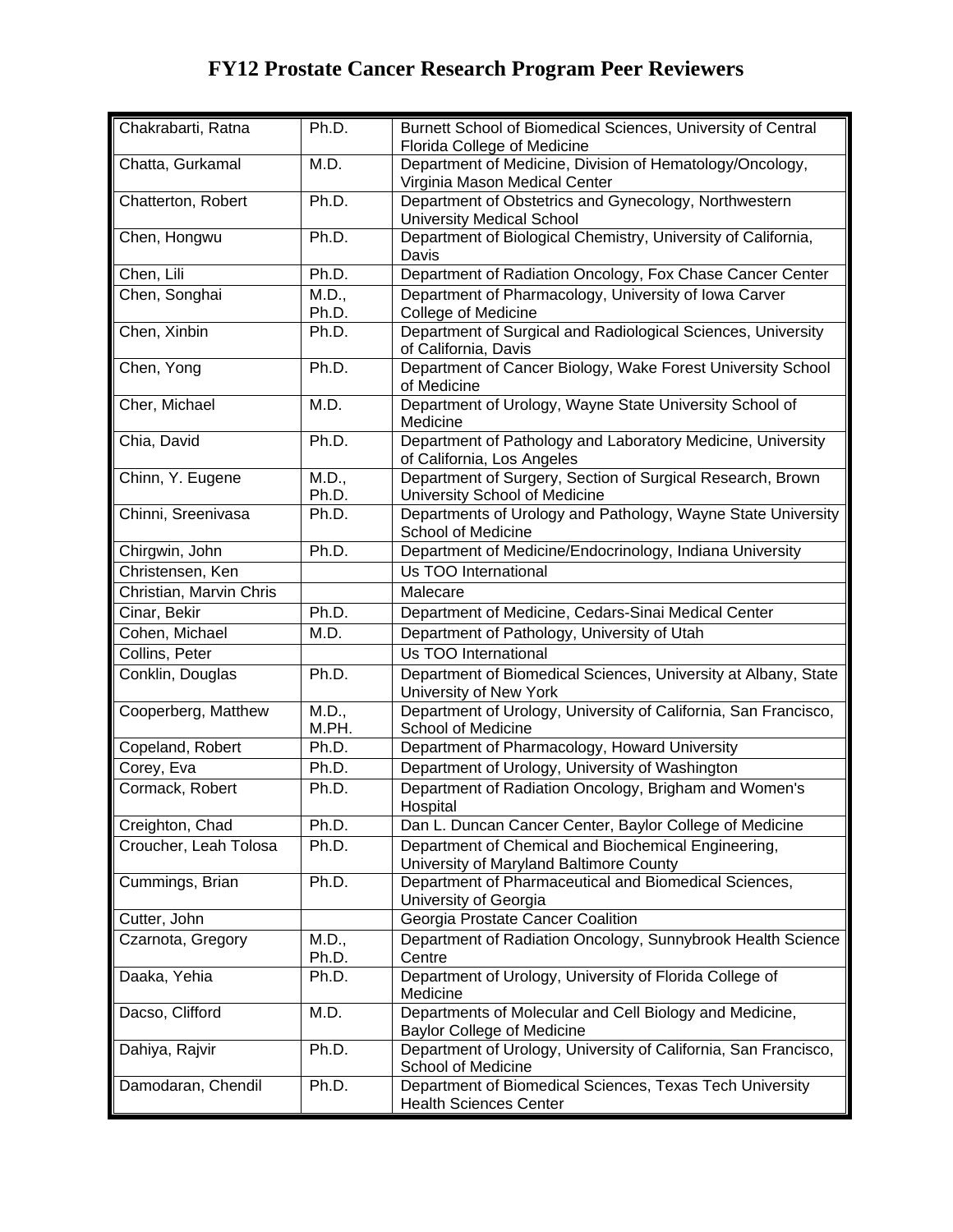| Daoud, Sayed        | Ph.D.           | Department of Pharmaceutical Sciences, Washington State<br>University College of Pharmacy                         |
|---------------------|-----------------|-------------------------------------------------------------------------------------------------------------------|
| Dash, Atreya        | M.D.            | Department of Urology, University of California, Irvine Medical<br>Center                                         |
| Datta, Kaustubh     | Ph.D.           | Department of Biochemistry and Molecular Biology, University<br>of Nebraska Medical Center                        |
| Datta, Milton       | M.D.            | Department of Pathology and Laboratory Medicine, University<br>of Minnesota                                       |
| Davis, Nathan       | Ph.D.           | Department of Biochemistry and Molecular Biology, Louisiana<br>State University Health Sciences Center-Shreveport |
| Davis, Thomas       |                 | People Living Through Cancer                                                                                      |
| Day, Mark           | Ph.D.           | Department of Urology, University of Michigan                                                                     |
| De Carli, Harold    |                 | First State Prostate Cancer Support Group                                                                         |
| Deans, Jerry        |                 | Us TOO International                                                                                              |
| Dehm, Scott         | Ph.D.           | Department of Laboratory Medicine and Pathology, University<br>of Minnesota                                       |
| Deryugina, Elena    | Ph.D.           | Department of Cell Biology, The Scripps Research Institute                                                        |
| Dilling, Roger      |                 | Us TOO International                                                                                              |
| DiPippa, John       |                 | Arkansas Prostate Cancer Foundation                                                                               |
| Doll, Jennifer      | Ph.D.           | Department of Health Sciences, University of Wisconsin,<br>Milwaukee                                              |
| Dong, Yan           | Ph.D.           | Department of Structural and Cellular Biology, Tulane<br>University Health Sciences Center                        |
| Dong, Zhongyun      | M.D.,<br>Ph.D.  | Department of Internal Medicine, Division of<br>Hematology/Oncology, University of Cincinnati                     |
| Doxsey, Stephen     | Ph.D.           | Program in Molecular Medicine, University of Massachusetts<br><b>Medical Center</b>                               |
| Drake, Richard      | Ph.D.           | Department of Cell and Molecular Pharmacology, Medical<br>University of South Carolina                            |
| Dubey, Purnima      | Ph.D.           | Department of Pathology, Wake Forest University School of<br>Medicine                                             |
| Edelman, Arthur     | Ph.D.           | Department of Pharmacology and Toxicology, University at<br>Buffalo, State University of New York                 |
| Egleston, Brian     | Ph.D.           | Biostatistics and Bioinformatics Facility, Fox Chase Cancer<br>Center                                             |
| Exner, Agata        | Ph.D.           | Department of Radiology, Case Center for Imaging Research,<br>Case Western Reserve University                     |
| Fan, Weimin         | M.D.,<br>M.P.H. | Department of Pathology and Laboratory Medicine, Medical<br>University of South Carolina                          |
| Fang, Bingliang     | M.D.            | Department of Thoracic and Cardiovascular Surgery, MD<br>Anderson Cancer Center of University of Texas            |
| Farah, Ibrahim      | Ph.D.           | Department of Biology, Jackson State University                                                                   |
| Fatatis, Alessandro | M.D.,<br>Ph.D.  | Department of Pharmacology and Physiology, Drexel University<br><b>College of Medicine</b>                        |
| Fawwaz, Rashid      | M.D.,<br>Ph.D.  | Department of Nuclear Medicine, New York Presbyterian<br>Hospital                                                 |
| Fay, Benjamin       |                 | First State Prostate Cancer Support Group                                                                         |
| Feng, Felix         | M.D.            | Department of Radiation Oncology, University of Michigan                                                          |
| Fiering, Steven     | Ph.D.           | Department of Microbiology and Immunology, Dartmouth<br><b>Medical School</b>                                     |
| Figueiredo, Marxa   | Ph.D.           | Department of Pharmacology and Toxicology, University of<br><b>Texas Medical Branch</b>                           |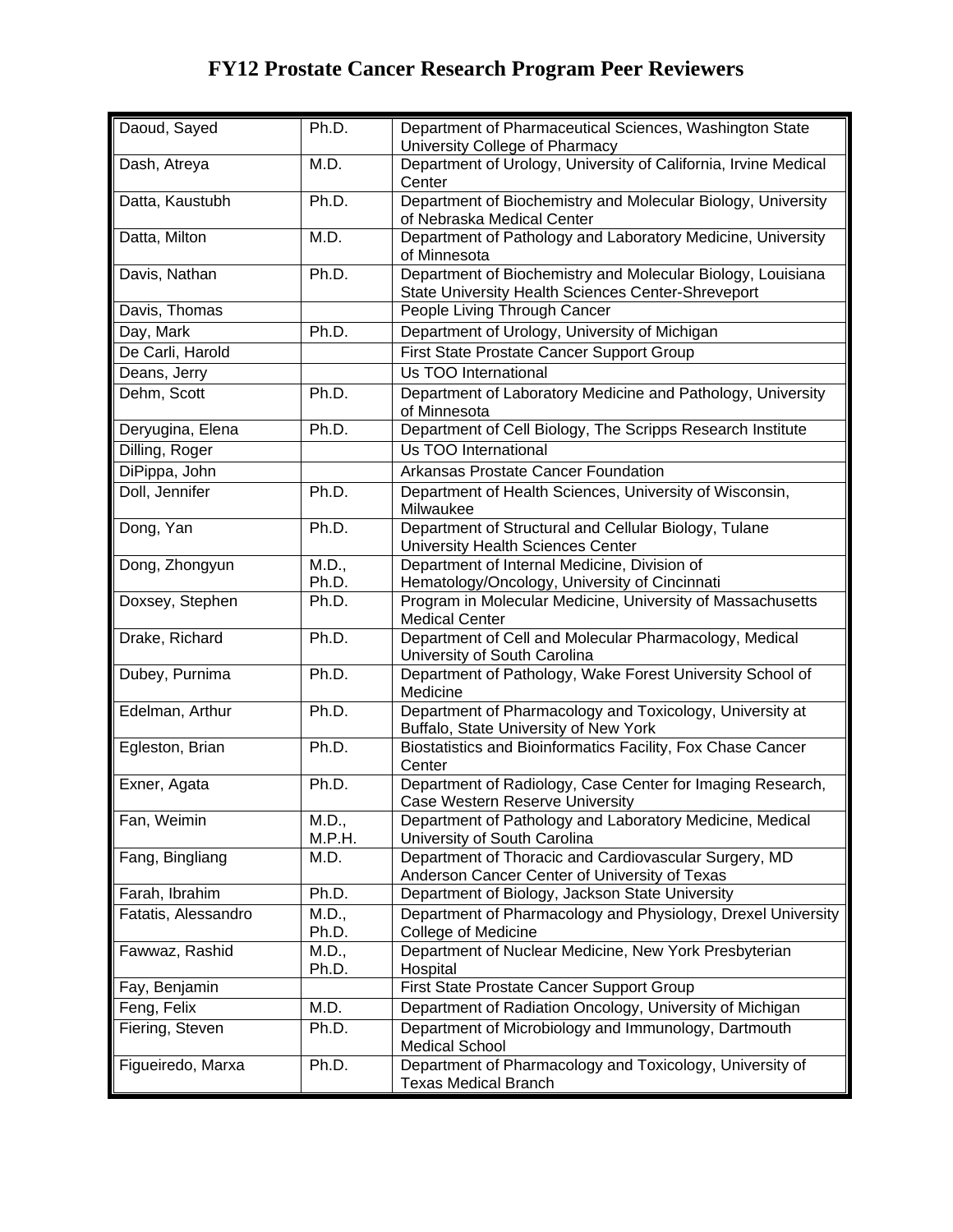| Findlay, Victoria         | Ph.D.          | Department of Pathology and Laboratory Medicine, Medical<br>University of South Carolina                           |
|---------------------------|----------------|--------------------------------------------------------------------------------------------------------------------|
| Fournier, Pierrick        | Ph.D.          | Department of Medicine, Division of Endocrinology, Indiana<br>University School of Medicine                        |
| Fraizer, Gail             | Ph.D.          | Department of Biological Sciences, Kent State University                                                           |
| Franklin, Renty           | Ph.D.          | Department of Oncology and Diagnostic Sciences, University of<br>Maryland Dental School                            |
| Franklin, Richard         | Ph.D.          | Department of Microbiology and Immunology, East Carolina<br>University Brody School of Medicine                    |
| Fraser, Michael           | Ph.D.          | Ontario Institute for Cancer Research                                                                              |
| Freeman, Phyllis          | Ph.D.          | Department of Life and Physical Sciences, Fisk University<br>School of Natural Sciences, Mathematics, and Business |
| Friend, Robert William    |                | Alta Bates Summit Medical Center                                                                                   |
| Frigo, Daniel             | Ph.D.          | Department of Biology and Biochemistry, University of Houston                                                      |
| Ganapathi, Ram            | Ph.D.          | Department of Cancer Pharmacology, Carolinas HealthCare<br>System, Levine Cancer Institute                         |
| Gannett, Peter            | Ph.D.          | Department of Basic Pharmaceutical Sciences, West Virginia<br>University                                           |
| Gao, Allen                | M.D.,<br>Ph.D. | Department of Urology, University of California, Davis                                                             |
| Gardner, Thomas           | M.D.           | Departments of Urology, Microbiology and Immunology, Indiana<br><b>University Medical Center</b>                   |
| Garrett, Scott            | Ph.D.          | Department of Pathology, University of North Dakota School of<br>Medicine and Health Sciences                      |
| Gaston, Sandra            | Ph.D.          | Department of Surgery, Harvard Medical School                                                                      |
| Gattoni Celli, Sebastiano | M.D.           | Department of Radiation Oncology, Medical University of South<br>Carolina                                          |
| Gayton, Richard           |                | Malecare                                                                                                           |
| Genega, Elizabeth         | M.D.           | Department of Pathology, Beth Israel Deaconess Medical<br>Center and Harvard Medical School                        |
| Gerjuoy, Herbert          |                | Hartford Hospital Prostate Cancer Support                                                                          |
| Gewirtz, David            | Ph.D.          | Department of Pharmacology and Toxicology, Virginia<br><b>Commonwealth University</b>                              |
| Ghosh, Paramita           | Ph.D.          | Department of Urology, University of California, Davis, College<br>of Biological Sciences                          |
| Ghosh, Rita               | Ph.D.          | Department of Urology, University of Texas Health Science<br>Center at San Antonio                                 |
| Ginyard, Robert           |                | ZERO - The Project to End Prostate Cancer                                                                          |
| Gioeli, Daniel            | Ph.D.          | Department of Microbiology and Cancer Center, University of<br>Virginia                                            |
| Glode, L. Michael         | M.D.           | Department of Medicine, University of Colorado                                                                     |
| Gmeiner, William          | Ph.D.          | Department of Cancer Biology, Wake Forest University School<br>of Medicine                                         |
| Gnarra, James             | Ph.D.          | Department of Urology, University of Pittsburgh School of<br>Medicine                                              |
| Goel, Hira Lal            | Ph.D.          | Department of Cancer Biology, University of Massachusetts<br><b>Medical School</b>                                 |
| Goluboff, Erik            | M.D.           | Department of Urology, Beth Israel Medical Center                                                                  |
| Gomer, Charles            | Ph.D.          | Department of Pediatrics, University of Southern California                                                        |
| Gomez, Christian          | Ph.D.          | Department of Pathology, University of Mississippi Medical<br>Center                                               |
| Goodman, Oscar            | M.D.,<br>Ph.D. | Department of Genitourinary Oncology, Nevada Cancer<br>Institute                                                   |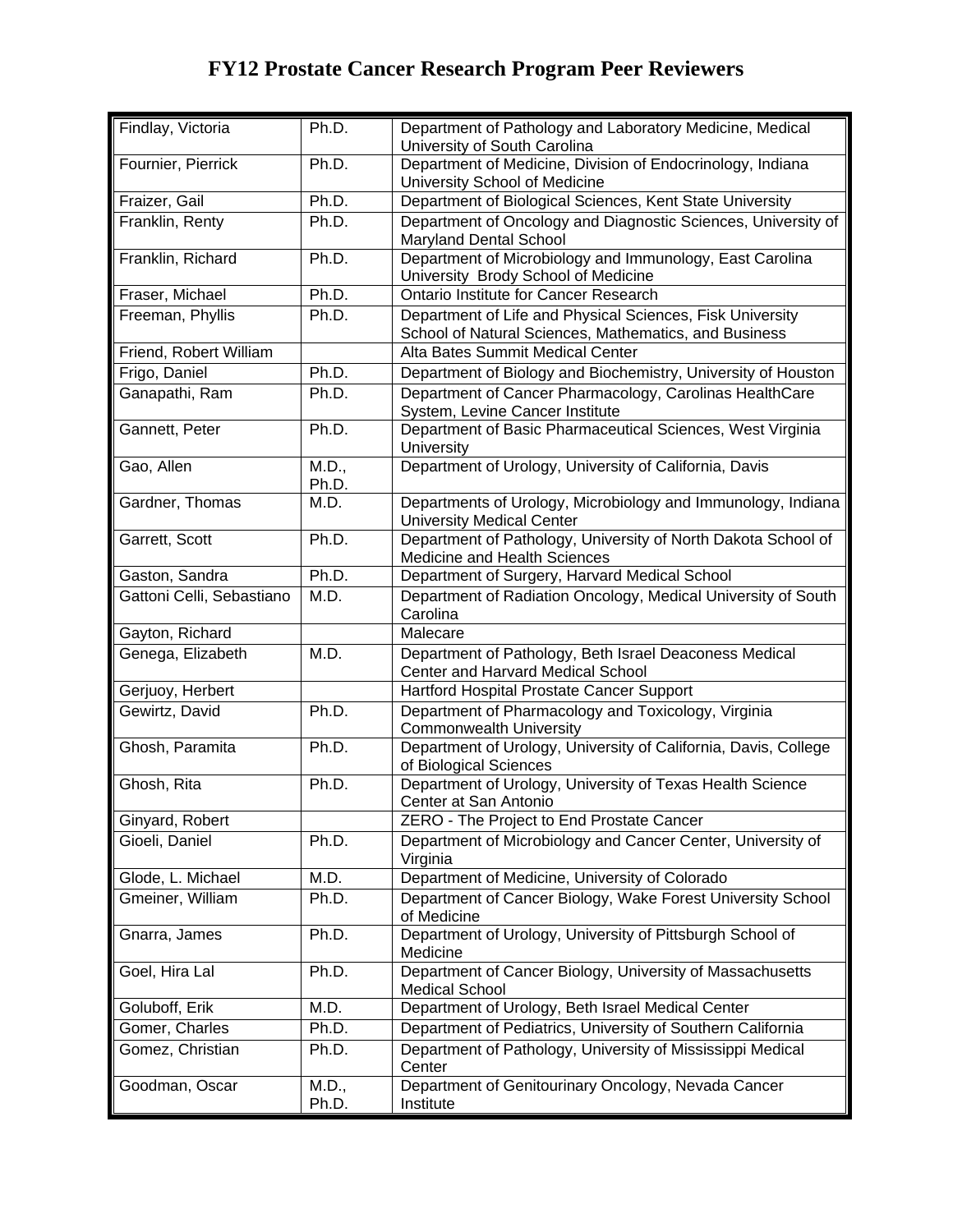| Gopalakrishna, Rayudu    | Ph.D.            | Department of Cell and Neurobiology, University of Southern<br>California                                                              |
|--------------------------|------------------|----------------------------------------------------------------------------------------------------------------------------------------|
| Graime, Harland          |                  | Hartford Hospital Prostate Cancer Support                                                                                              |
| Gregor, Polly            | Ph.D.            | Department of Medicine, Memorial Sloan-Kettering Cancer<br>Center                                                                      |
| Griffith, Jeffrey        | Ph.D.            | Department of Biochemistry and Molecular Biology, University<br>of New Mexico School of Medicine                                       |
| Griffith, Thomas         | Ph.D.            | Department of Urology, University of Minnesota                                                                                         |
| Grudzinskas, Charles     | Ph.D.            | <b>NDA Partners LLC</b>                                                                                                                |
| Gullapalli, Purnachandra | Ph.D.            | Department of Diagnostic Radiology and Nuclear Medicine,<br>University of Maryland, Baltimore                                          |
| Gupta, Sanjay            | Ph.D.            | Department of Urology, Case Western Reserve University                                                                                 |
| Haas, Martin             | Ph.D.            | Department of Biology, University of California, San Diego                                                                             |
| Halkar, Raghuveer        | M.D.             | Departments of Nuclear Medicine and Radiology, Emory<br><b>University Hospital</b>                                                     |
| Hammers, Hans            | M.D.,<br>Ph.D.   | Department of Chemical Therapeutics, Johns Hopkins Sidney<br>Kimmel Comprehensive Cancer Center                                        |
| Hamstra, Daniel          | M.D.,<br>Ph.D.   | Department of Radiation Oncology, University of Michigan<br><b>Medical Center</b>                                                      |
| Hank, Jacquelyn          | Ph.D.            | Department of Human Oncology, University of Wisconsin-<br>Madison                                                                      |
| Haque, Azizul            | Ph.D.            | Department of Microbiology and Immunology, Medical<br>University of South Carolina                                                     |
| Hardy, Jerry             |                  | Us TOO International                                                                                                                   |
| Hayward, Simon           | Ph.D.            | Department of Urologic Surgery, Vanderbilt University School of<br>Medicine                                                            |
| Hellstrom, Ingegerd      | M.D.,<br>Ph.D.   | Department of Pathology, Harborview Medical Center                                                                                     |
| Helms, Dewey             |                  | Siteman Cancer Center, Barnes-Jewish St. Peters Hospital                                                                               |
| Higano, Celestia         | M.D.             | Departments of Medicine and Urology, University of<br>Washington and Fred Hutchinson Cancer Research Center                            |
| Hill, Colin              | Ph.D.            | Department of Radiation Oncology, University of Southern<br>California                                                                 |
| Hinton, Cimona           | Ph.D.            | Department of Biological Sciences, Clark Atlanta University                                                                            |
| Holt, Shawn              | Ph.D.            | Departments of Biology and Chemistry, Virginia State<br>University                                                                     |
| Honn, Kenneth            | Ph.D.            | Department of Radiation Pathology, Wayne State University                                                                              |
| Houchens, David          |                  | Us TOO International                                                                                                                   |
| Hreachmack, C. Patrick   |                  | Us TOO International                                                                                                                   |
| Hu, Chang-Deng           | Ph.D.            | Department of Medicinal Chemistry and Molecular<br>Pharmacology, Purdue University College of Pharmacy                                 |
| Hu, Guo Fu               | Ph.D.            | Department of Molecular Oncology Research Institute, Tufts<br><b>Medical Center</b>                                                    |
| Hu, Jennifer             | Ph.D.            | Department of Epidemiology and Public Health, University of<br>Miami Miller School of Medicine                                         |
| Huang, Jiaoti            | M.D.,<br>Ph.D.   | Department of Pathology and Laboratory Medicine, University<br>of California, Los Angeles                                              |
| Huang, Wen-Chin          | Ph.D.            | Department of Medicine, Uro-Oncology Research Program,<br>Cedars-Sinai Medical Center, Samuel Oschin Comprehensive<br>Cancer Institute |
| Hudson, Tamaro           | Ph.D.,<br>M.P.H. | Department of Medicine, Howard University                                                                                              |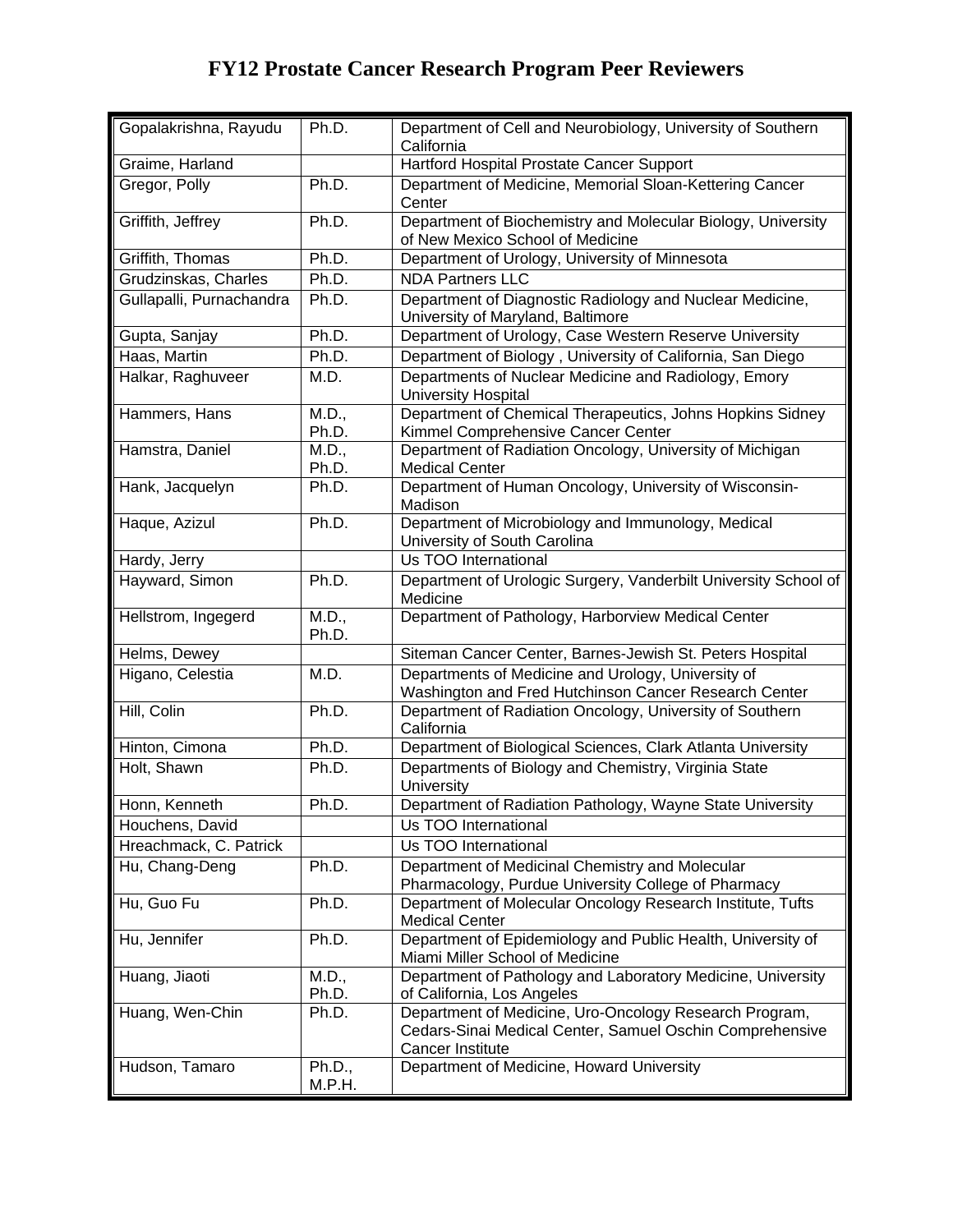| Hurst, Robert        | Ph.D.              | Department of Urology, Oklahoma University Health Sciences<br>Center                                                    |
|----------------------|--------------------|-------------------------------------------------------------------------------------------------------------------------|
| Huss, Wendy          | Ph.D.              | Department of Pharmacology and Therapeutics, Roswell Park<br><b>Cancer Institute</b>                                    |
| Iczkowski, Kenneth   | M.D.               | Department of Pathology, University of Colorado                                                                         |
| Imershein, Richard   |                    | <b>US TOO International</b>                                                                                             |
| Iniguez Lluhi, Jorge | Ph.D.              | Department of Pharmacology, University of Michigan Medical<br>School                                                    |
| Isaacs, Jennifer     | Ph.D.              | Department of Pharmacology, Medical University of South<br>Carolina                                                     |
| Jacobs, Danny        | M.D.,<br>M.P.H.    | Department of Surgery, Duke University Medical Center                                                                   |
| Jain, Anjali         | Ph.D.              | Prometheus Laboratories                                                                                                 |
| Jamieson, Christina  | Ph.D.              | Division of Urology, University of California, San Diego, School<br>of Medicine                                         |
| Jani, Ashesh         | M.D.               | Department of Radiation Oncology, Emory University                                                                      |
| Janknecht, Ralf      | Ph.D.              | Department of Cell Biology, University of Oklahoma Health<br><b>Sciences Center</b>                                     |
| Jerde, Travis        | Ph.D.              | Department of Pharmacology and Toxicology, Indiana<br>University School of Medicine                                     |
| Jia, Li              | Ph.D.              | Department of Internal Medicine, Center for<br>Pharmacogenomics                                                         |
| Johnson, Edward      | Ph.D.,<br>B.A.     | Department of Microbiology and Molecular Cell Biology,<br>Eastern Virginia Medical School                               |
| Johnson, Jeremy      | Pharm.D.,<br>Ph.D. | Department of Pharmacy Practice, University of Illinois at<br>Chicago College of Pharmacy                               |
| Johnson, Joseph      |                    | The Annie Appleseed Project                                                                                             |
| Jones, Earl          |                    | California Prostate Cancer Coalition                                                                                    |
| Jones, Jeremy        | Ph.D.              | Department of Molecular Pharmacology, Beckman Research<br>Institute of City of Hope                                     |
| Jorgensen, Timothy   | Ph.D.              | Department of Radiation Medicine, Georgetown University                                                                 |
| Joshi, Amit          | Ph.D.              | Department of Radiology, Baylor College of Medicine                                                                     |
| Kaczmarek, Howard    |                    | Oregon Health and Science University, Knight Cancer Institute                                                           |
| Kanaan, Yasmine      | Ph.D.              | Department of Microbiology and Cancer Center, Howard<br>University                                                      |
| Kao, Chinghai        | Ph.D.              | Department of Urology, Indiana University                                                                               |
| Karan, Dev           | Ph.D.              | Department of Urology, University of Kansas Medical Center                                                              |
| Karnes, R. Jeffrey   | M.D.               | Department of Urology, Mayo Clinic, Rochester                                                                           |
| Katiyar, Santosh     | Ph.D.              | Department of Dermatology and Comprehensive Cancer<br>Center, University of Alabama at Birmingham School of<br>Medicine |
| Kearns, James        |                    | Virginia Prostate Cancer Coalition                                                                                      |
| Keith, Berton        |                    | Us TOO International                                                                                                    |
| Khan, Mohamed        | M.D.,<br>Ph.D.     | Vancouver Cancer Centre, BC Cancer Agency                                                                               |
| Khan, Shafiq         | Ph.D.              | Department of Biological Sciences, Clark Atlanta University                                                             |
| Kim, Hyeong-Reh      | Ph.D.              | Department of Pathology, Wayne State University                                                                         |
| Kim, Isaac           | M.D.,<br>Ph.D.     | Department of Urologic Oncology, Cancer Institute of New<br>Jersey, University of Medicine and Dentistry of New Jersey  |
| Kimmons, Willie      |                    | American Cancer Society                                                                                                 |
| Kinders, Robert      | Ph.D.              | Laboratory of Human Toxicology and Pharmacology, National<br>Cancer Institute - Frederick                               |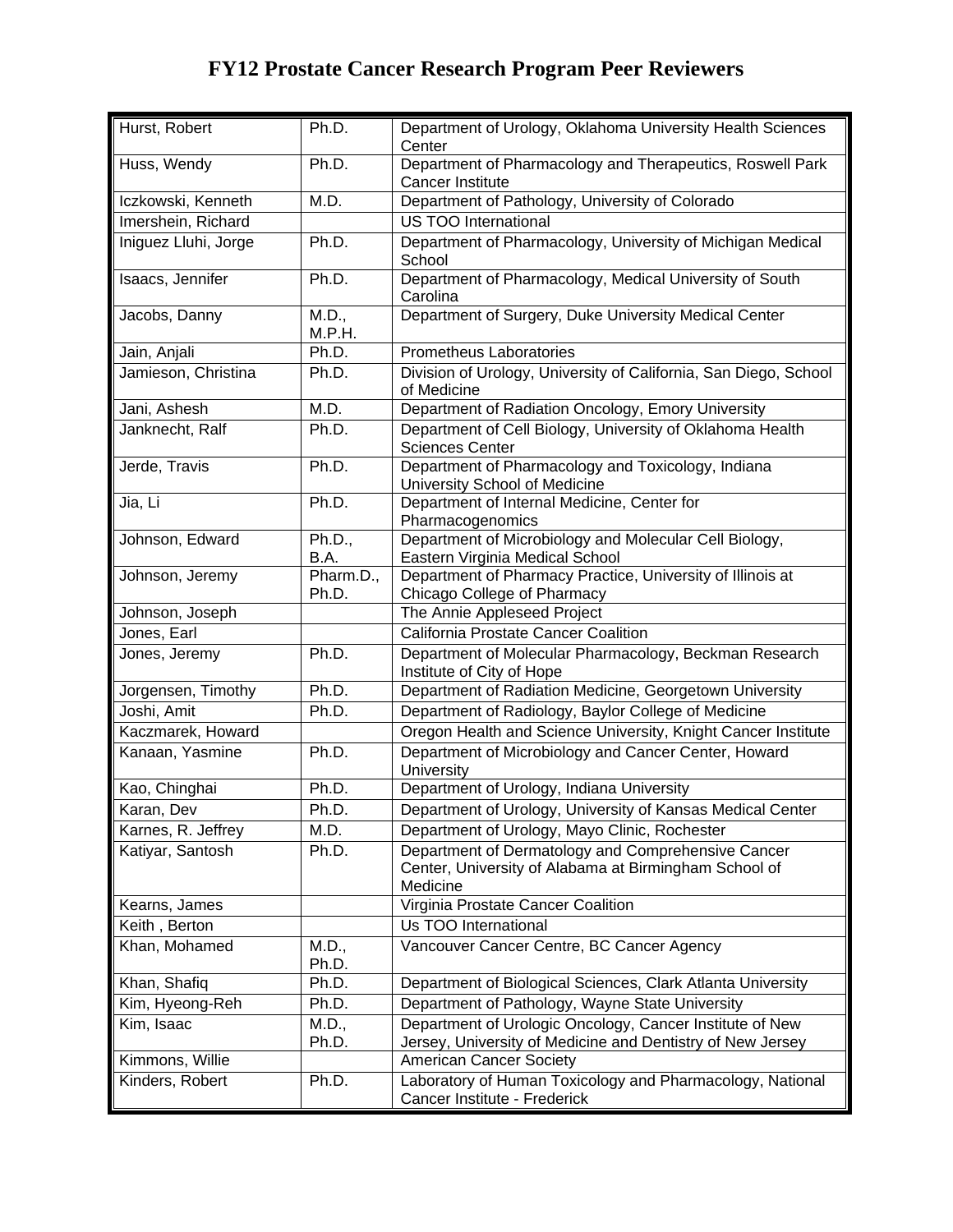| Klyushnenkova, Elena                | Ph.D.               | Department of Surgery, University of Maryland                                                              |
|-------------------------------------|---------------------|------------------------------------------------------------------------------------------------------------|
| Kolenko, Vladimir                   | $\overline{M}$ .D., | Department of Cancer Biology, Fox Chase Cancer Center                                                      |
|                                     | Ph.D.               |                                                                                                            |
| Koul, Hari                          | Ph.D.               | Department of Surgery, Division of Urology, University of                                                  |
| Kourey, Mark                        |                     | Colorado at Denver Anschutz Medical Campus<br>Malecare                                                     |
| Kridel, Steven                      | Ph.D.               | Department of Cancer Biology, Wake Forest University School                                                |
|                                     |                     | of Medicine                                                                                                |
| Kumar, Addanki                      | Ph.D.               | Department of Urology, University of Texas Health Science<br>Center at San Antonio                         |
| Kumar, Chandan                      | Ph.D.               | Department of Pathology and Michigan Center for Translational<br>Pathology, University of Michigan         |
| Kumar, Nagi                         | Ph.D.               | Department of Population Sciences, Moffitt Cancer Center                                                   |
| Kungel, Terrence                    |                     | Maine Coalition to Fight Prostate Cancer                                                                   |
| Kurt, Robert                        | Ph.D.               | Department of Biology, Lafayette College                                                                   |
| Kwabi-Addo, Bernard                 | Ph.D.               | Department of Medicine, Howard University                                                                  |
| Lam, Wan                            | Ph.D.               | British Columbia Cancer Research Centre, University of British<br>Columbia                                 |
| Lamb, Dolores                       | Ph.D.               | Departments of Urology and Molecular and Cellular Biology,                                                 |
|                                     |                     | <b>Baylor College of Medicine</b>                                                                          |
| Langer, Mark                        | M.D.                | Department of Radiation Oncology, Indiana University School<br>of Medicine                                 |
| Langton Webster,<br><b>Beatrice</b> | Ph.D.               | <b>Cancer Targeted Technology</b>                                                                          |
| Leach, Robin                        | Ph.D.               | Department of Cellular and Structural Biology, University of<br>Texas Health Science Center at San Antonio |
| Lee, Peng                           | M.D.,<br>Ph.D.      | Department of Pathology, New York University School of<br>Medicine                                         |
| Leipold, Kent Taylor                |                     | Us TOO International                                                                                       |
| Lernhardt, Waldemar                 | Ph.D.               | Proveri, Inc.                                                                                              |
| Levenson, Anait                     | M.D.,<br>Ph.D.      | Cancer Institute, University of Mississippi Medical Center                                                 |
| Lewis, Jason                        | Ph.D.               | Department of Radiology, Memorial Sloan-Kettering Cancer<br>Center                                         |
| Lewis, Matthew                      | Ph.D.               | Department of Radiology, University of Texas Southwestern<br><b>Medical Center</b>                         |
| Li, Benyi                           | M.D.,<br>Ph.D.      | Department of Urology, University of Kansas Medical Center                                                 |
| Li, Long-Cheng                      | M.D.                | Department of Urology, University of California, San Francisco                                             |
| Li, Song                            | M.D.,<br>Ph.D.      | Department of Pharmaceutical Sciences, University of<br>Pittsburgh School of Pharmacy                      |
| Li, Xiong                           | M.D.,<br>Ph.D.      | Maine Institute for Human Genetics and Health                                                              |
| Lillard, James                      | Ph.D.,<br>M.B.A.    | Department of Microbiology, Biochemistry, and Immunology,<br>Morehouse School of Medicine                  |
| Lin, Ming-Fong                      | Ph.D.               | Department of Biochemistry and Molecular Biology, University<br>of Nebraska Medical Center                 |
| Lin, Young                          | D.V.M.,             | Department of Veterinary Biosciences, Ohio State University                                                |
|                                     | Ph.D.               |                                                                                                            |
| Lokeshwar, Balakrishna              | Ph.D.               | Department of Urology, University of Miami School of Medicine                                              |
| Long, Weiwen                        | Ph.D.               | Department of Molecular and Cellular Biology, Baylor College<br>of Medicine                                |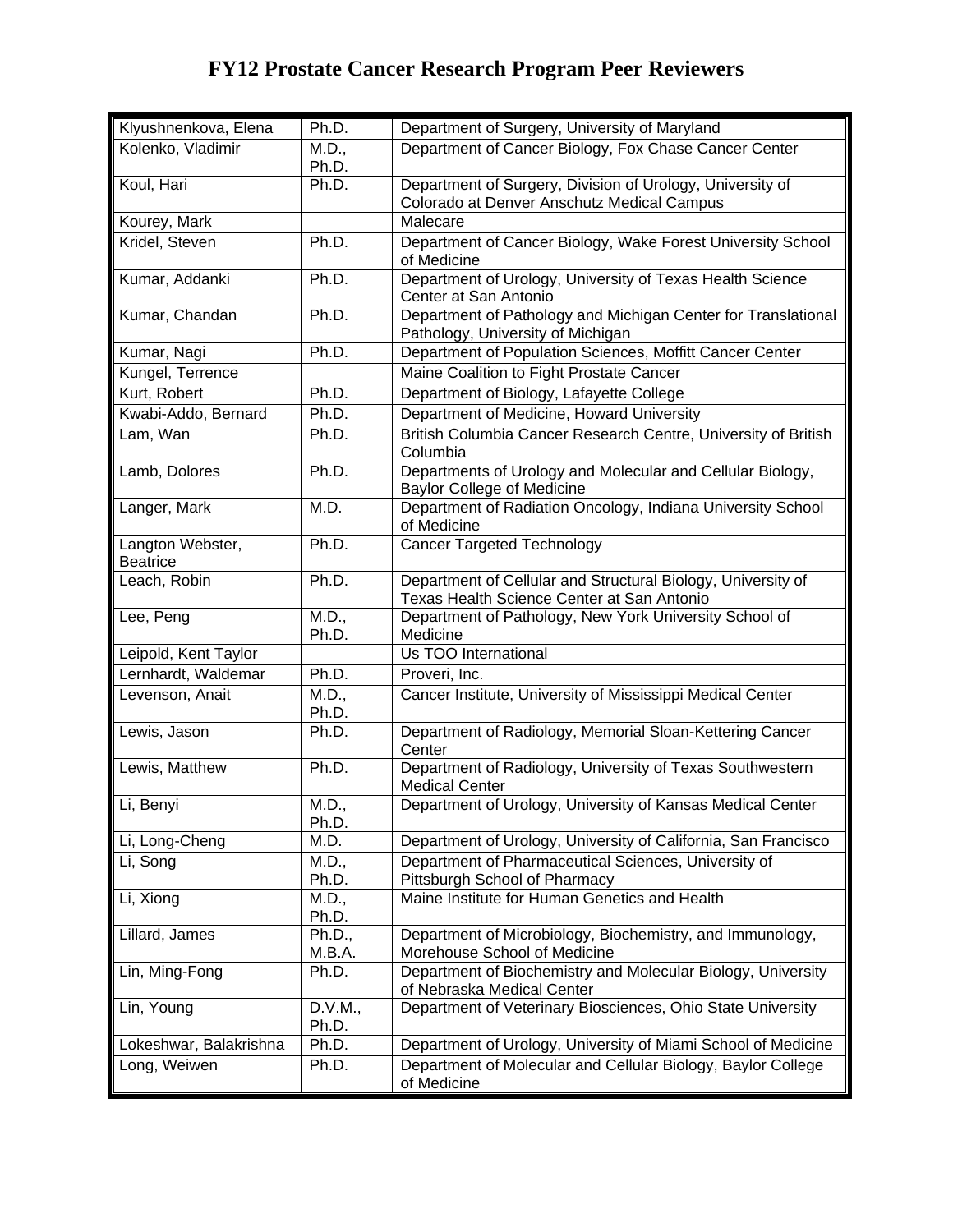| Longmate, Jeffrey   | Ph.D.              | Department of Biostatistics, Division of Biostatistics, Beckman<br>Research Institute of City of Hope              |
|---------------------|--------------------|--------------------------------------------------------------------------------------------------------------------|
| Lu, Hailing         | Ph.D.              | Department of Medicine, University of Washington                                                                   |
| Lu, Mei             | Ph.D.              | Department of Biostatistics and Research Epidemiology, Henry<br>Ford Hospital                                      |
| Lu, Michael         | Ph.D.              | Department of Biomedical Science, Florida Atlantic University                                                      |
| Lu, Qun             | Ph.D.              | Department of Anatomy and Cell Biology, East Carolina<br>University                                                |
| Lu, Shan            | Ph.D.              | Department of Pathology and Laboratory Medicine, University<br>of Cincinnati                                       |
| Lubaroff, David     | Ph.D.              | Department of Urology, University of Iowa                                                                          |
| Luker, Gary         | M.D.               | Department of Radiology, Microbiology and Immunology,<br>University of Michigan Medical School                     |
| Luo, Jianhua        | M.D.,<br>Ph.D.     | Department of Pathology, University of Pittsburgh                                                                  |
| Luo, Jun            | Ph.D.              | Department of Urology, Johns Hopkins University School of<br>Medicine                                              |
| Lupold, Shawn       | Ph.D.              | Department of Urology, Johns Hopkins University School of<br>Medicine                                              |
| Lushell, Robert     |                    | Malecare                                                                                                           |
| Ma, Lijun           | Ph.D.              | Department of Radiation Oncology, University of California, San<br>Francisco                                       |
| Ma, Yinfa           | Ph.D.              | Department of Chemistry, Missouri University of Science and<br>Technology                                          |
| Madalengoitia, Jose | Ph.D.              | Department of Chemistry, University of Vermont                                                                     |
| Maggi, Jr., Leonard | Ph.D.              | Department of Internal Medicine, Washington University School<br>of Medicine                                       |
| Mahajan, Nupam      | Ph.D.              | Drug Discovery Department, Moffitt Cancer Center                                                                   |
| Maher, Christopher  | Ph.D.              | Department of Medicine, Oncology Division, Medical Oncology<br>Section, Washington University                      |
| Man, Yan-Gao        | M.D.,<br>Ph.D.     | Diagnostic and Translational Research Center, Henry Jackson<br>Foundation for the Advancement of Military Medicine |
| Margolis, Daniel    | M.D.               | Department of Radiology, University of California, Los Angeles,<br>David Geffen School of Medicine                 |
| Marker, Paul        | Ph.D.              | Division of Pharmaceutical Sciences, University of Wisconsin-<br>Madison                                           |
| Marrese, Dominic    |                    | Ann's Place, The Home of I CAN                                                                                     |
| Martin, Damali      | M.P.H.,<br>Ph.D.   | Division of Cancer Control and Population Sciences, National<br>Cancer Institute, National Institutes of Health    |
| Matsunaga, Terry    | Ph.D.,<br>Pharm.D. | Department of Radiology, University of Arizona                                                                     |
| Matsuyama, Shigemi  | D.V.M.,<br>Ph.D.   | Department of Medicine, Case Western Reserve University                                                            |
| McCarthy, James     | Ph.D.              | Department of Laboratory Medicine and Pathology, University<br>of Minnesota                                        |
| McGoron, Anthony    | Ph.D.              | Department of Biomedical Engineering, Florida International<br>University                                          |
| McNair, D. Malcolm  |                    | Arkansas Prostate Cancer Foundation                                                                                |
| Meeker, Alan        | Ph.D.              | Department of Pathology, Johns Hopkins University School of<br>Medicine                                            |
| Mehta, Parmender    | Ph.D.              | Department of Biochemistry and Molecular Biology, University<br>of Nebraska Medical Center                         |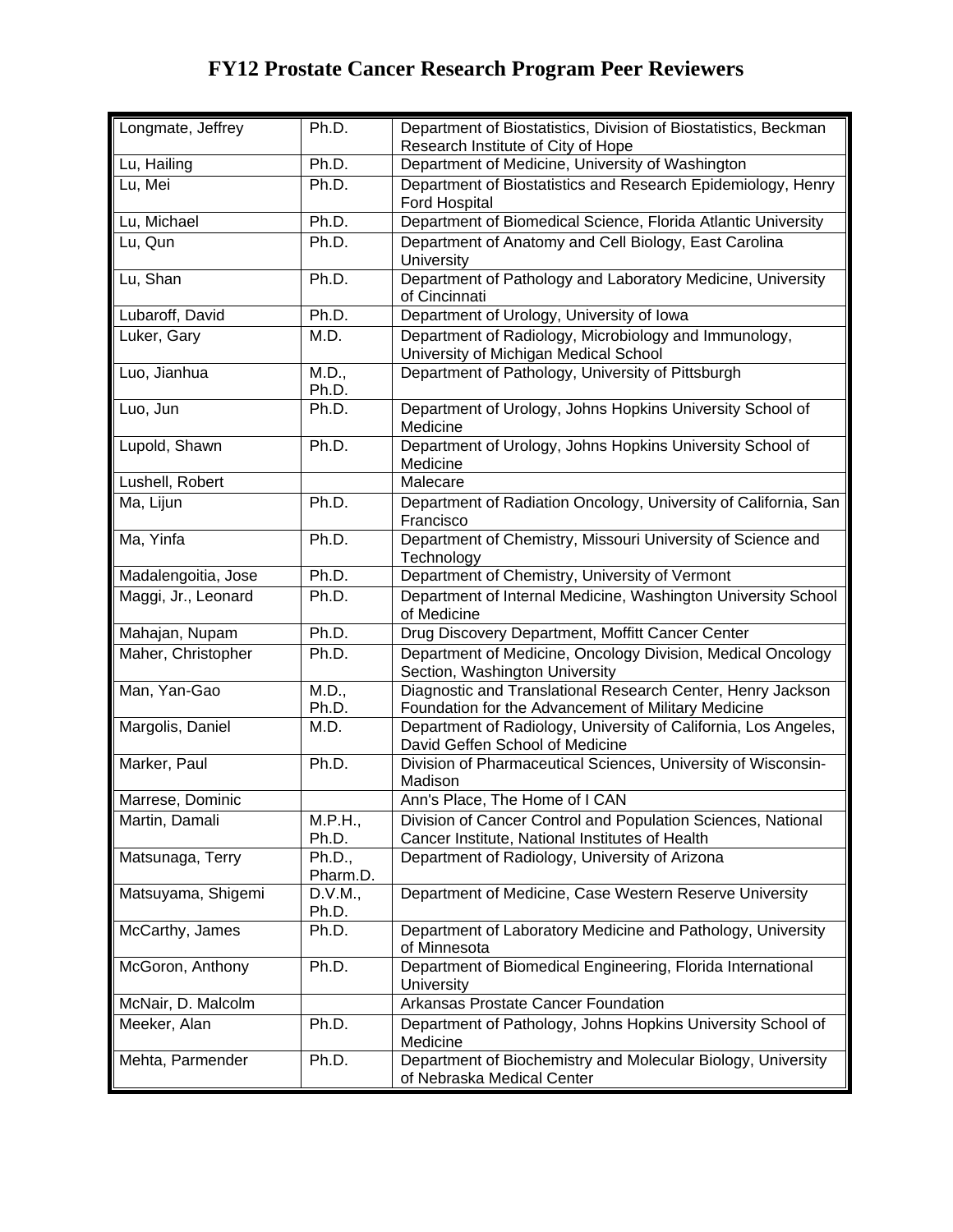| Meier, Kathryn                | Ph.D.          | Department of Nutrition and Exercise Physiology, Washington<br><b>State University</b>                              |
|-------------------------------|----------------|---------------------------------------------------------------------------------------------------------------------|
| Meng, Maxwell                 | M.D.           | Department of Urology, University of California, San Francisco                                                      |
| Mercola, Dan                  | M.D.,<br>Ph.D. | Department of Pathology and Laboratory Medicine, University<br>of California, Irvine                                |
| Merkle, Carolyn               | Ph.D.,<br>R.N. | College of Nursing, University of Arizona                                                                           |
| Messerle, Louis               | Ph.D.          | Department of Chemistry, University of Iowa                                                                         |
| Miranti, Cindy                | Ph.D.          | Center for Cancer and Cell Biology, Van Andel Research<br>Institute                                                 |
| Miyamoto, Hiroshi             | M.D.,<br>Ph.D. | Department of Pathology and Laboratory Medicine, University<br>of Rochester School of Medicine and Dentistry        |
| Mizue, Hiro                   |                | Us TOO International                                                                                                |
| Mo, Yin-Yuan                  | Ph.D.          | Department of Pharmacology and Toxicology, University of<br>Mississippi Medical Center                              |
| Mohapatra, Durga              | Ph.D.          | Department of Pharmacology, University of Iowa Roy J. and<br>Lucille A. Carver College of Medicine                  |
| Mohapatra, Subhra             | Ph.D.          | Department of Molecular Medicine, University of South Florida                                                       |
| Mondal, Debasis               | Ph.D.          | Department of Pharmacology, Tulane University Health<br><b>Sciences Center</b>                                      |
| Moon, Peter                   |                | Us TOO International                                                                                                |
| Moreno, Carlos                | Ph.D.          | Department of Pathology and Laboratory Medicine, Emory<br>University                                                |
| Morgan, Todd                  | M.D.           | Department of Urology, University of Michigan Medical School                                                        |
| Morris, Patricia              | Ph.D.          | Center for Biomedical Research, Population Council                                                                  |
| Most, David                   |                | Health Information Research, Inc.                                                                                   |
| Mudryj, Maria                 | Ph.D.          | Department of Medical Microbiology and Immunology,<br>University of California, Davis                               |
| Nanda, Navreet                | Ph.D.          |                                                                                                                     |
| Narla, Goutham                | M.D.,<br>Ph.D. | Department of Medicine, Institute for Transformative Molecular<br>Medicine, Case Western Reserve University         |
| Navin, John                   |                | Malecare                                                                                                            |
| Navone, Nora                  | M.D.,<br>Ph.D. | Department of Genitourinary Medical Oncology, MD Anderson<br>Cancer Center of the University of Texas               |
| Neslund-Dudas,<br>Christine   | Ph.D.          | Department of Public Health Sciences, Henry Ford Hospital                                                           |
| Neugut, Alfred                | M.D.,<br>Ph.D. | Departments of Medicine and Epidemiology, Columbia<br><b>University</b>                                             |
| Nie, Daotai                   | Ph.D.          | Department of Medical Microbiology, Immunology and Cell<br>Biology, Southern Illinois University School of Medicine |
| Niece, C. Don                 |                | Malecare                                                                                                            |
| Nikolovska-Coleska,<br>Zaneta | Ph.D.          | Department of Pathology, University of Michigan Medical<br>School                                                   |
| Njar, Vincent                 | Ph.D.          | Department of Pharmacology, University of Maryland, Baltimore                                                       |
| Nonn, Larisa                  | Ph.D.          | Department of Pathology, University of Illinois at Chicago                                                          |
| Nordeen, Steven               | Ph.D.          | Department of Pathology, University of Colorado, Denver                                                             |
| Norris, James                 | Ph.D.          | Department of Microbiology and Immunology, Medical                                                                  |
|                               |                | University of South Carolina                                                                                        |
| Odero Marah, Valerie          | Ph.D.          | Department of Biological Sciences, Clark Atlanta University                                                         |
| O'Keefe, Denise               | Ph.D.          | Department of Urology, University of Pittsburgh                                                                     |
| Ornstein, David               | M.D.           | 21st Century Oncology                                                                                               |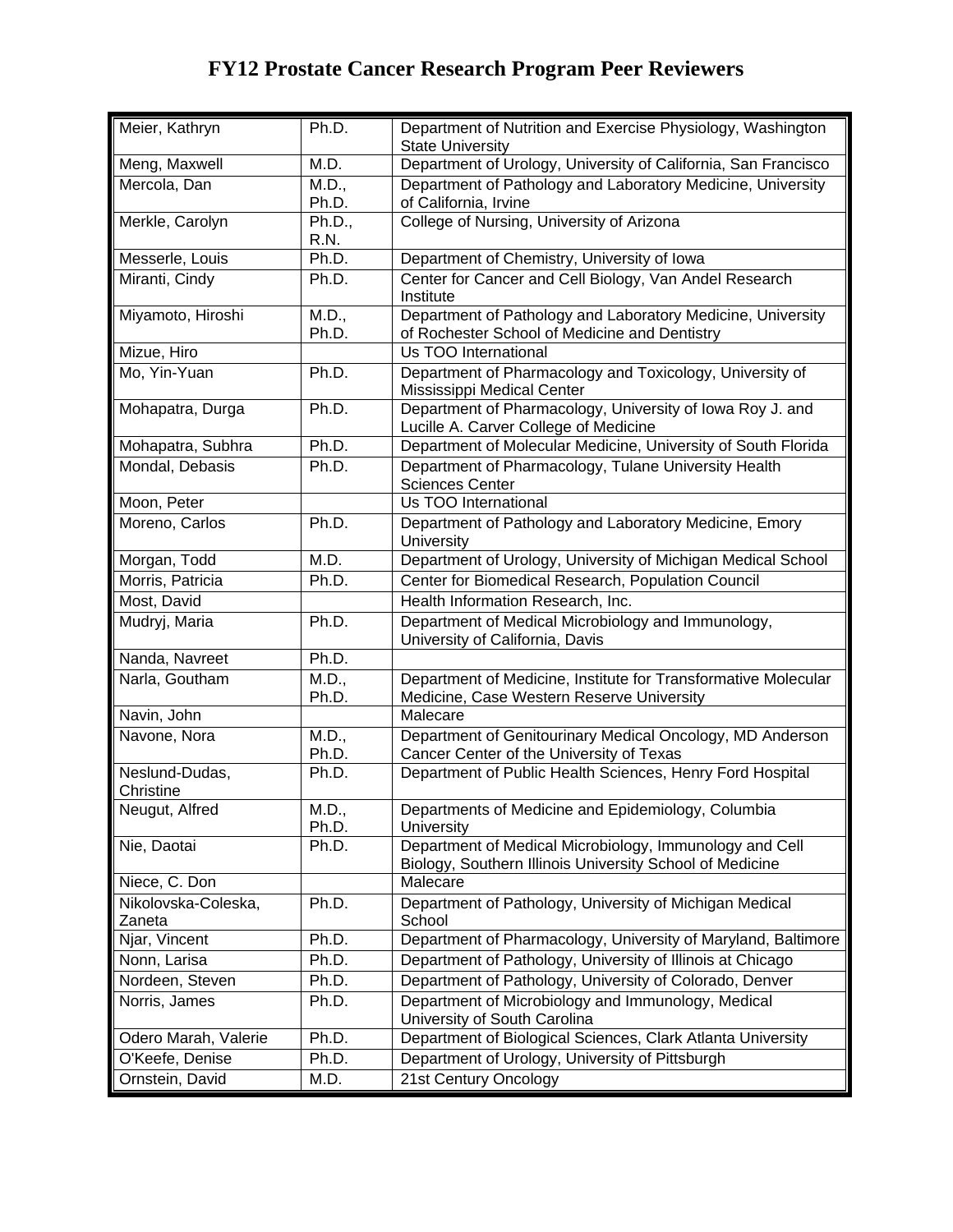| Pal, Sumanta           | M.D.             | Department of Medical Oncology and Therapeutics Research,<br>City of Hope                                                     |
|------------------------|------------------|-------------------------------------------------------------------------------------------------------------------------------|
| Pampori, Nisar         | Ph.D.            | Division of Immunology and Hematology Devices, Food and<br>Drug Administration, Center for Devices and Radiological<br>Health |
| Park, Serk In          | D.D.S.,<br>Ph.D. | Center for Bone Biology, Vanderbilt University Medical Center                                                                 |
| Peehl, Donna           | Ph.D.            | Department of Urology, Stanford University Medical Center                                                                     |
| Perez-Stable, Carlos   | Ph.D.            | Department of Medicine/Endocrinology, University of Miami<br>Miller School of Medicine                                        |
| Perumal, Omathanu      | Ph.D.            | Department of Pharmaceutical Sciences, South Dakota State<br>University                                                       |
| Petricoin, Emanuel III | Ph.D.            | Center for Applied Proteomics and Molecular Medicine, George<br><b>Mason University</b>                                       |
| Pflug, Beth            | Ph.D.            | Department of Medicine, Indiana University                                                                                    |
| Phelan, Catherine      | M.D.,<br>Ph.D.   | Department of Epidemiology and Genetics, H. Lee Moffitt<br><b>Cancer Center and Research Institute</b>                        |
| Phillips, Mark         | Ph.D.            | Department of Radiation Oncology, University of Washington<br><b>Medical Center</b>                                           |
| Plymate, Stephen       | M.D.             | Department of Medicine, Division of Gerontology, University of<br>Washington                                                  |
| Posadas, Edwin         | M.D.             | Department of Medicine, Cedars-Sinai Medical Center                                                                           |
| Priolo, Carmen         | M.D.,<br>Ph.D.   | Department of Medicine, Brigham and Women's Hospital and<br><b>Harvard Medical School</b>                                     |
| Pynn, Craig            |                  | Malecare                                                                                                                      |
| Qiu, Yun               | Ph.D.            | Department of Pharmacology and Experimental Therapeutics,<br>University of Maryland School of Medicine                        |
| Radisky, Evette        | Ph.D.            | Department of Cancer Biology, Mayo Clinic, Jacksonville                                                                       |
| Raj, Ganesh            | M.D.,<br>Ph.D.   | Department of Urology, University of Texas Southwestern<br><b>Medical Center</b>                                              |
| Rana, Ajay             | Ph.D.            | Department of Pharmacology, Loyola University Medical Center                                                                  |
| Ray, Ratna             | Ph.D.            | Department of Pathology, Saint Louis University                                                                               |
| Rayford, Walter        | M.D.,<br>Ph.D.   | Department of Preventive Medicine, University of Tennessee<br><b>Health Science Center</b>                                    |
| Ricke, William         | Ph.D.            | Department of Urology, University of Wisconsin                                                                                |
| Riegel, Anna           | Ph.D.            | Lombardi Cancer Center, Georgetown University Medical<br>Center                                                               |
| Rosser, Charles        | M.D.,<br>M.B.A.  | Department of Urology, MD Anderson Cancer Center,<br>University of Central Florida                                            |
| Roundy, Nathan         |                  | Prostate Cancer Research Institute (PCRI)                                                                                     |
| Sabaawy, Hatem         | M.D.,<br>Ph.D.   | Cancer Institute of New Jersey, University of Medicine and<br>Dentistry of New Jersey                                         |
| Sahgal, Arjun          | M.D.             | Department of Radiation Oncology, University of Toronto,<br>Sunnybrook Health Sciences Centre                                 |
| Said, Neveen           | M.D.,<br>Ph.D.   | Department of Radiation Oncology, University of Virginia<br>School of Medicine                                                |
| Salata, John           |                  | ZERO - The Project to End Prostate Cance                                                                                      |
| Samant, Rajeev         | Ph.D.            | Department of Pathology, University of Alabama at Birmingham                                                                  |
| Sang, Qing Xiang       | Ph.D.            | Departments of Chemistry and Biochemistry, Florida State<br><b>University</b>                                                 |
| Satterwhite, Richard   |                  | Roswell Park Cancer Institute                                                                                                 |
| Scarpinato, Karin      | Ph.D.            | Department of Pathology, Georgia Southern University                                                                          |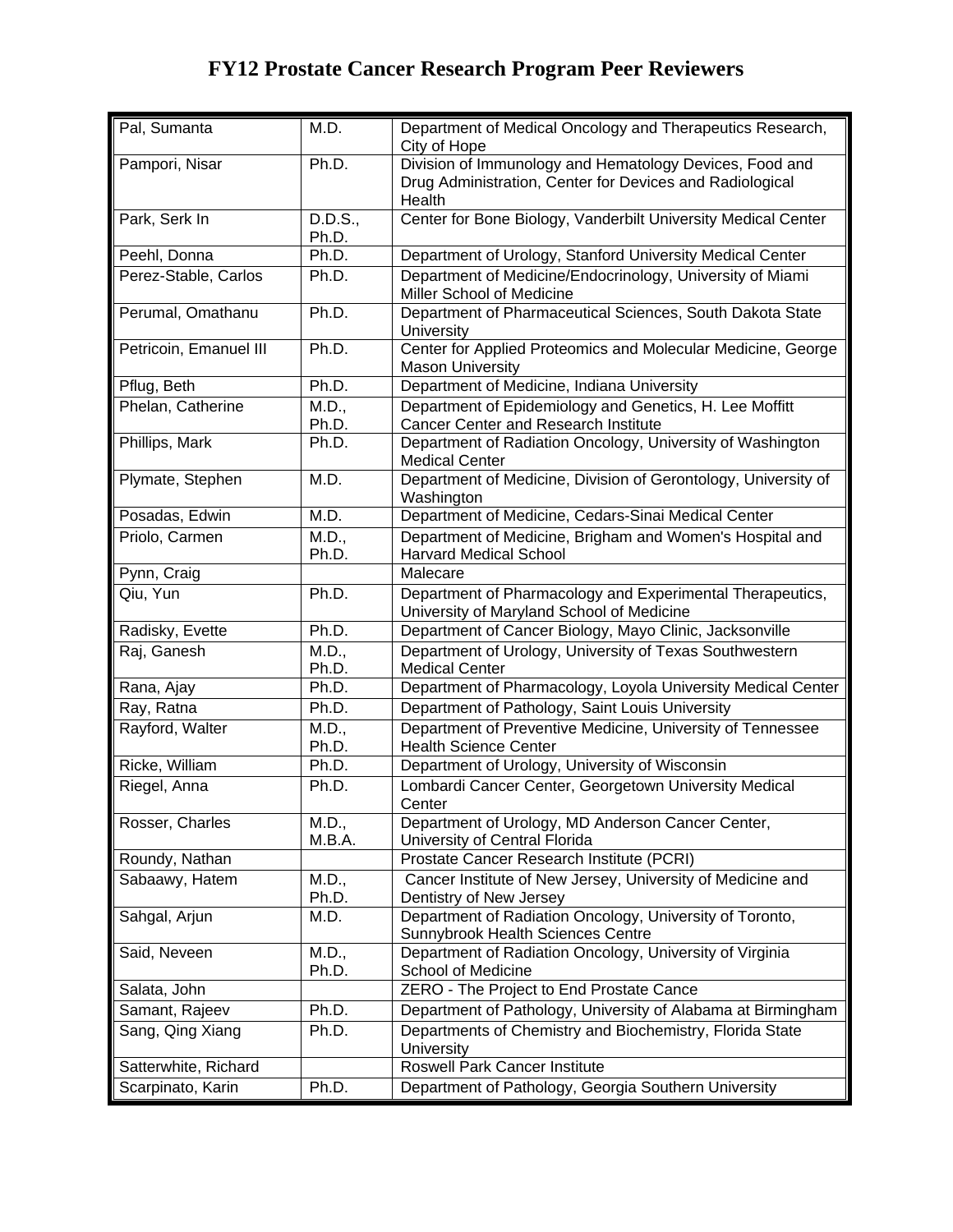| Schneider, Barbara | Ph.D.          | Department of Medicine, Vanderbilt University Medical Center                                                                          |
|--------------------|----------------|---------------------------------------------------------------------------------------------------------------------------------------|
| Seidel, William    |                | Us TOO International                                                                                                                  |
| Seo, Youngho       | Ph.D.          | Department of Radiology and Biomedical Imaging, University of<br>California, San Francisco                                            |
| Shaff, John Jr.    |                | Oregon Health and Science University, Knight Cancer Institute                                                                         |
| Shah, Girish       | Ph.D.          | Department of Pharmaceutical Sciences, University of<br>Louisiana                                                                     |
| Shapiro, Paul      | Ph.D.          | Department of Pharmaceutical Sciences, University of<br>Maryland School of Pharmacy                                                   |
| Sharifi, Nima      | M.D.           | Division of Hematology/Oncology, University of Texas<br>Southwestern Medical Center                                                   |
| Sharma, Dipali     | Ph.D.          | Department of Oncology, Johns Hopkins University School of<br>Medicine                                                                |
| Sharma, Padmanee   | M.D.,<br>Ph.D. | Department of Genitourinary Medical Oncology, Division of<br>Cancer Medicine, MD Anderson Cancer Center of the<br>University of Texas |
| Shen, Dinggang     | Ph.D.          | Department of Radiology, University of North Carolina at<br>Chapel Hill                                                               |
| Sheng, Shijie      | Ph.D.          | Department of Pathology, Wayne State University School of<br>Medicine                                                                 |
| Sherman, Robert    |                | Us TOO International                                                                                                                  |
| Shi, Yufang        | Ph.D.          | Child Health Institute of New Jersey, University of Medicine and<br>Dentistry of New Jersey                                           |
| Shinohara, Mari    | Ph.D.          | Department of Immunology, Duke University School of<br>Medicine                                                                       |
| Showe, Michael     | Ph.D.          | Department of Computational Biology, Wistar Institute                                                                                 |
| Shrikant, Protul   | Ph.D.          | Department of Immunology, Roswell Park Cancer Institute                                                                               |
| Shukla, Girish     | Ph.D.          | Department of Biology, Cleveland State University                                                                                     |
| Shukla-Dave, Amita | Ph.D.          | Departments of Medical Physics and Radiology, Memorial<br>Sloan-Kettering Cancer Center                                               |
| Signoretti, Sabina | M.D.           | Department of Pathology, Brigham and Women's Hospital and<br>Harvard Medical School                                                   |
| Sikes, Robert      | Ph.D.          | Department of Biological Sciences, University of Delaware                                                                             |
| Sillerud, Laurel   | Ph.D.          | Department of Biochemistry and Molecular Biology, University<br>of New Mexico                                                         |
| Simanek, Eric      | Ph.D.          | Department of Chemistry, Texas Christian University                                                                                   |
| Singal, Rakesh     | M.D.           | Department of Hematology and Oncology, University of Miami                                                                            |
| Singh, Ajay        | Ph.D.          | Mitchell Cancer Institute, University of South Alabama                                                                                |
| Singh, Brij        | Ph.D.          | Department of Biochemistry and Molecular Biology, University<br>of North Dakota                                                       |
| Singh, Rajesh      | Ph.D.          | Department of Microbiology, Biochemistry and Immunology,<br>Morehouse School of Medicine                                              |
| Singh, Rakesh      | Ph.D.          | Department of Pathology and Microbiology, University of<br>Nebraska Medical Center                                                    |
| Singh, Shailesh    | Ph.D.          | Department of Microbiology, Biochemistry, and Immunology,<br>Morehouse School of Medicine                                             |
| Sinha, Raghu       | Ph.D.          | Department of Biochemistry and Molecular Biology,<br>Pennsylvania State University College of Medicine                                |
| Sizer, John        |                | Us TOO International                                                                                                                  |
| Slaton, Joel       | M.D.           | Department of Urology, University of Oklahoma                                                                                         |
| Smolin, Ira        |                | <b>American Cancer Society</b>                                                                                                        |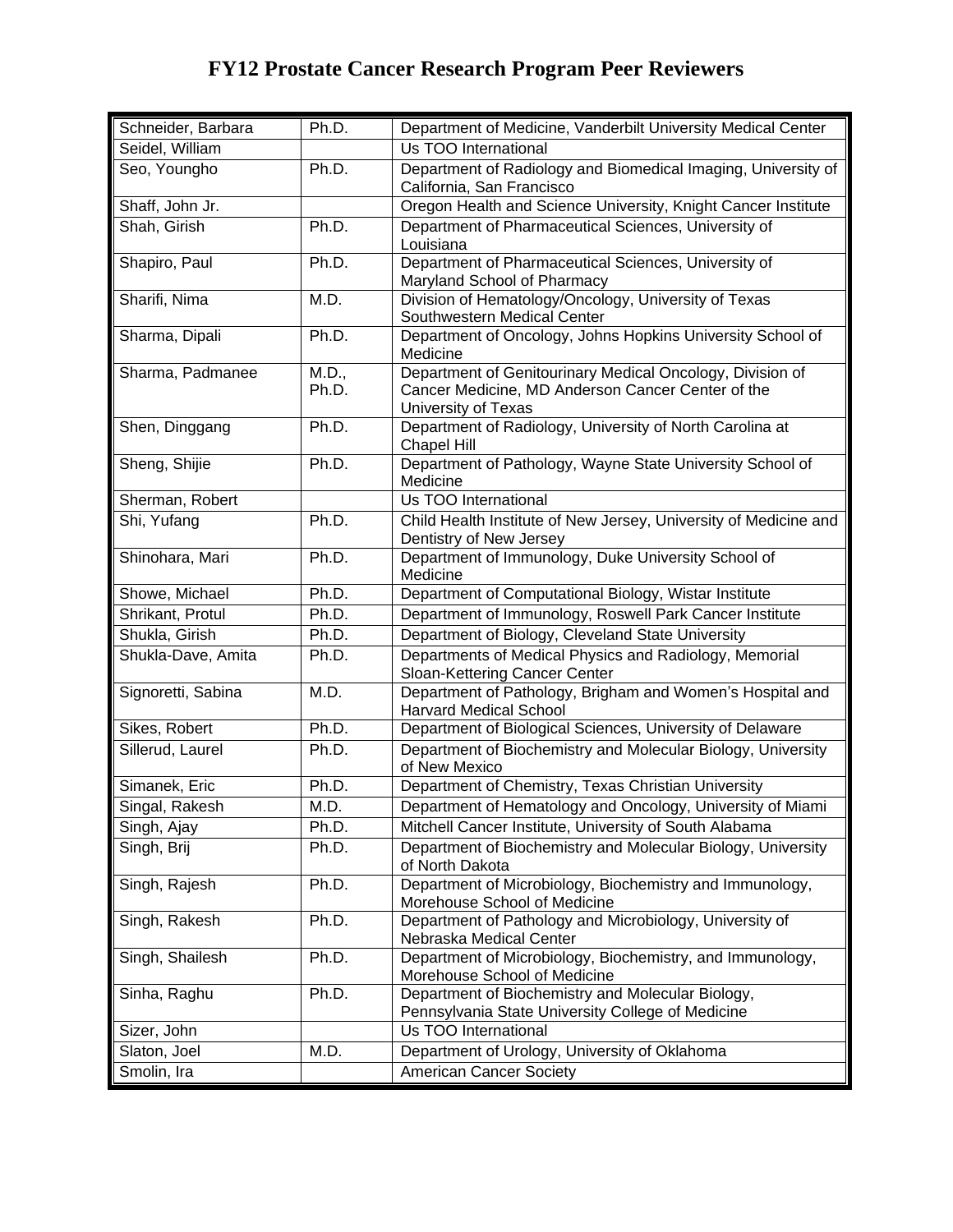| Sofou, Stavroula     | Ph.D.            | Departments of Biomedical Engineering, Chemical and<br><b>Biochemical Engineering, Rutgers University</b>      |
|----------------------|------------------|----------------------------------------------------------------------------------------------------------------|
| Solomon, Keith       | Ph.D.            | Department of Orthopedic Surgery, Children's Hospital Boston<br>and Harvard Medical School                     |
| Spiegelman, Vladimir | M.D.             | Department of Dermatology, University of Wisconsin School of<br>Medicine and Public Health                     |
| Spielman, Glenn      |                  | <b>American Cancer Society</b>                                                                                 |
| Spielmann, H. Peter  | Ph.D.            | Department of Molecular and Cellular Biochemistry, University<br>of Kentucky                                   |
| Sreekumar, Arun      | Ph.D.            | Department of Molecular and Cellular Biology, Baylor College<br>of Medicine                                    |
| Srivastava, Meera    | Ph.D.            | Department of Anatomy, Physiology, and Genetics, Uniformed<br>Services University of the Health Sciences       |
| Stearns, Mark        | Ph.D.            | Herbalishous Corporation                                                                                       |
| Sterling, Michael    |                  | Us TOO International                                                                                           |
| Stevlingson, Bruce   |                  | Aurora Health Care Cancer Services                                                                             |
| Stewart, LaMonica    | Ph.D.            | Department of Cancer Biology, Meharry Medical College                                                          |
| Su, L. Joseph        | Ph.D.,           | Division of Cancer Control and Population Sciences, National                                                   |
|                      | M.P.H.           | Cancer Institute, National Institutes of Health                                                                |
| Sui, Guangchao       | Ph.D.            | Department of Cancer Biology, Wake Forest University School<br>of Medicine                                     |
| Summers, Matthew     | Ph.D.            | Department of Cancer Biology, Cleveland Clinic Lerner<br><b>Research Institute</b>                             |
| Summers, Philip      |                  | Malecare                                                                                                       |
| Sun, Zijie           | Ph.D.            | Department of Urology and Genetics, Stanford University<br>School of Medicine                                  |
| Swanson, Todd        | M.D.,<br>Ph.D.   | Department of Radiation Oncology, University of Texas Medical<br><b>Branch</b>                                 |
| Swartz, James        |                  | Malecare                                                                                                       |
| Syed, Vigar          | Ph.D.            | Department of Obstetrics and Gynecology, Uniformed Services<br>University of the Health Sciences               |
| Sylvester, Diane     | Ph.D.            | Directorate of Science and Technology, Central Intelligence<br>Agency                                          |
| Tabb, Lyle           |                  | Us TOO International                                                                                           |
| Tabler, Don          |                  | Malecare                                                                                                       |
| Tan, Shyh Han        | Ph.D.            | Department of Surgery, Uniformed Services University, Center<br>for Prostate Disease Research                  |
| Terry, Paul          | Ph.D.,<br>M.P.H. | Department of Public Health, University of Tennessee                                                           |
| Thomas, M. Albert    | Ph.D.            | Department of Radiological Sciences, University of California,<br>Los Angeles, David Geffen School of Medicine |
| Thompson, Patricia   | Ph.D.            | Department of Cellular and Molecular Medicine, University of<br>Arizona                                        |
| Thompson, Todd       | Ph.D.            | Department of Pharmacy, University of New Mexico                                                               |
| <b>Titus, Mark</b>   | Ph.D.            | Department of Genitourinary Medical Oncology, MD Anderson<br>Cancer Center of University of Texas              |
| Tiwari, Raj          | Ph.D.            | Department of Microbiology and Immunology, New York<br><b>Medical College</b>                                  |
| Tomlins, Scott       | M.D.,<br>Ph.D.   | Michigan Center for Translational Pathology, University of<br>Michigan Medical School                          |
| Torkko, Kathleen     | Ph.D.            | Department of Pathology, University of Colorado, Denver                                                        |
| Torres-Ruiz, Jose    | Ph.D.            | Department of Biochemistry, Ponce School of Medicine and<br><b>Health Sciences</b>                             |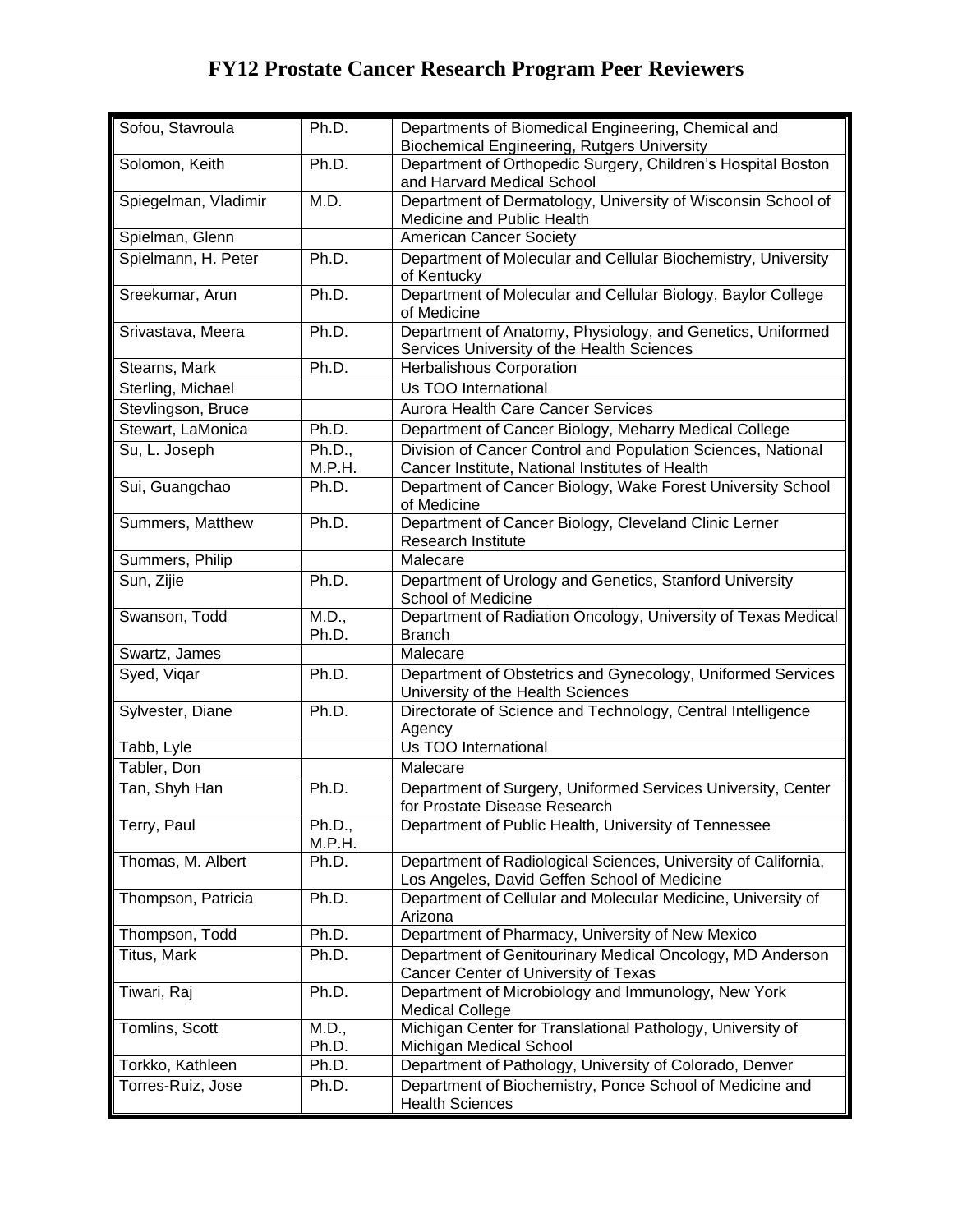| Townsend, Alan                | Ph.D.          | Department of Biochemistry, Wake Forest University School of<br>Medicine                                                      |
|-------------------------------|----------------|-------------------------------------------------------------------------------------------------------------------------------|
| Trabulsi, Edouard             | M.D.           | Department of Urology, Thomas Jefferson University, Kimmel<br><b>Cancer Center</b>                                            |
| Tran, Phuoc                   | M.D.,<br>Ph.D. | Department of Radiation Oncology and Molecular Radiation<br>Sciences, Johns Hopkins University School of Medicine             |
| Triplett, Don                 |                | Us TOO International                                                                                                          |
| Troester, Melissa             | Ph.D.          | Department of Epidemiology, University of North Carolina at<br>Chapel Hill, School of Public Health                           |
| Tyner, Angela                 | Ph.D.          | Department of Biochemistry and Molecular Genetics, University<br>of Illinois at Chicago College of Medicine                   |
| Underwood, Harry              |                | Us TOO International                                                                                                          |
| Vadgama, Jaydutt              | Ph.D.          | Department of Internal Medicine, Division of Cancer Research<br>and Training, Charles Drew University of Medicine and Science |
| Van Golen, Kenneth            | Ph.D.          | Department of Biological Science, University of Delaware                                                                      |
| Van Veldhuizen, Peter         | M.D.           | Division of Hematology/Oncology, Kansas University Medical<br>Center                                                          |
| VanBrocklin, Henry            | Ph.D.          | Department of Radiology and Biomedical Imaging, University of<br>California, San Francisco                                    |
| Vander Griend, Donald         | Ph.D.          | Department of Surgery, Section of Urology, University of<br>Chicago                                                           |
| Varambally,<br>Sooryanarayana | Ph.D.          | Department of Translational Pathology, University of Michigan                                                                 |
| Vella, Anthony                | Ph.D.          | Department of Immunology, University of Connecticut Health<br>Center                                                          |
| Verma, Ajit                   | Ph.D.          | Department of Human Oncology, University of Wisconsin                                                                         |
| Vishwanatha, Jamboor          | Ph.D.          | Department of Biomedical Sciences, University of North Texas<br><b>Health Science Center</b>                                  |
| von Recum, Horst              | Ph.D.          | Department of Biomedical Engineering, Case Western Reserve<br>University                                                      |
| Wagner, Eric                  | Ph.D.          | Department of Biochemistry and Molecular Biology, University<br>of Texas Health Science Center at Houston                     |
| Wallace, Thomas               |                | <b>American Cancer Society</b>                                                                                                |
| Wang, Qianben                 | Ph.D.          | Department of Molecular and Cellular Biochemistry, Ohio State<br>University College of Medicine                               |
| Wang, Qiming Jane             | Ph.D.          | Department of Pharmacology and Chemical Biology, University<br>of Pittsburgh                                                  |
| Wang, Zhengxin                | Ph.D.          | Department of Cancer Biology, MD Anderson Cancer Center of<br>University of Texas                                             |
| Weber, Georg                  | M.D.,<br>Ph.D. | Department of Pharmaceutical Sciences, University of<br>Cincinnati College of Pharmacy                                        |
| Weigel, Nancy                 | Ph.D.          | Department of Molecular and Cellular Biology, Baylor College<br>of Medicine                                                   |
| Wheatley, Margaret            | Ph.D.          | School of Biomedical Engineering, Science and Health<br>Systems, Drexel University                                            |
| Whitesel, Robert              |                | Us TOO International                                                                                                          |
| Wilkinson, John               | Ph.D.          | Department of Biochemistry, Wake Forest University School of<br>Medicine                                                      |
| Williams, Bart                | Ph.D.          | Laboratory of Cell Signaling and Carcinogenesis, Van Andel<br>Research Institute                                              |
| Williams, Grant               | M.D.           | Williams Cancer Drug Consulting, LLC                                                                                          |
| Wilson, Elizabeth             | Ph.D.          | Department of Pediatrics, University of North Carolina at<br>Chapel Hill                                                      |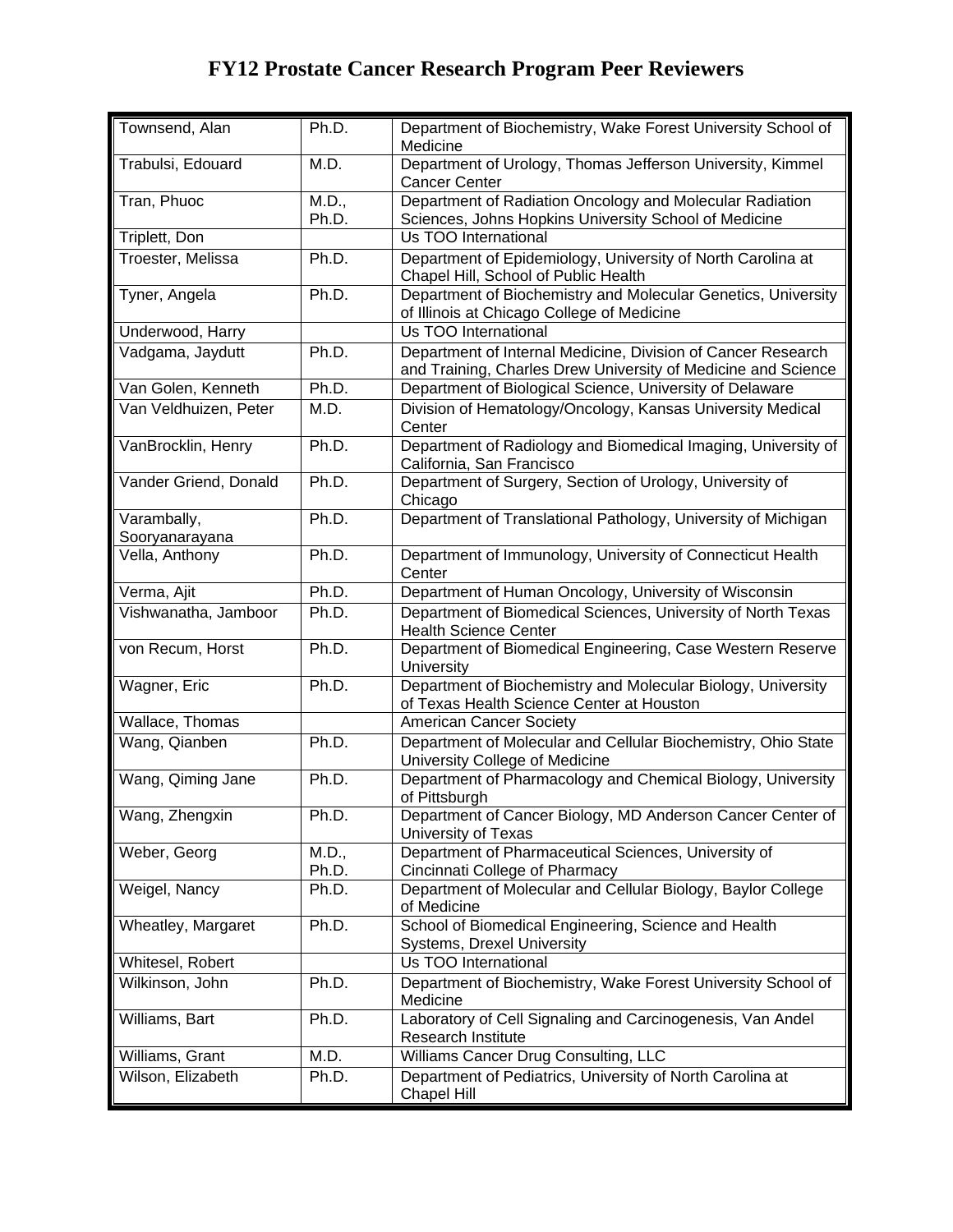| Woloschak, Gayle             | Ph.D.            | Departments of Radiation Oncology and Radiology,<br>Northwestern University Feinberg School of Medicine            |
|------------------------------|------------------|--------------------------------------------------------------------------------------------------------------------|
| Wu, Daging                   | Ph.D.            | Department of Urology and Winship Cancer Institute, Emory<br>University School of Medicine                         |
| Wu, Jennifer                 | Ph.D.            | Department of Microbiology and Immunology, Medical<br>University of South Carolina                                 |
| Wu, Shenhong                 | M.D.,<br>Ph.D.   | Department of Medicine, Stony Brook University                                                                     |
| Wu, Xu                       | Ph.D.            | Cutaneous Biology Research Center, Massachusetts General<br>Hospital and Harvard Medical School                    |
| Wydro, Robert                | Ph.D.            | <b>Cancer Targeted Technology</b>                                                                                  |
| Xie, Wen                     | M.D.,<br>Ph.D.   | Center for Pharmacogenetics, University of Pittsburgh                                                              |
| Xin, Li                      | Ph.D.            | Departments of Molecular and Cellular Biology and Pathology,<br><b>Baylor College of Medicine</b>                  |
| Xu, Liang                    | M.D.,<br>Ph.D.   | Department of Molecular Biosciences, University of Kansas                                                          |
| Yan, Chunhong                | Ph.D.            | Center for Cell Biology and Cancer Research, Albany Medical<br>College                                             |
| Yang, Feng                   | Ph.D.            | Department of Molecular and Cellular Biology, Baylor College<br>of Medicine                                        |
| Yang, Ximing                 | M.D.,<br>Ph.D.   | Department of Pathology, Northwestern University Feinberg<br>School of Medicine                                    |
| Yates, Clayton               | Ph.D.            | Department of Biology and Center for Cancer Research,<br><b>Tuskegee University</b>                                |
| Yeh, Shuyuan                 | Ph.D.            | Departments of Urology, Pathology, and Laboratory Medicine,<br>University of Rochester                             |
| Yen, Andrew                  | Ph.D.            | Department of Biomedical Sciences, Cornell University College<br>of Veterinary Medicine                            |
| Ying, Shao-Yao               | Ph.D.            | Department of Cell and Neurobiology, University of Southern<br>California Keck School of Medicine                  |
| You, Zongbing                | M.D.,<br>Ph.D.   | Department of Structural and Cellular Biology, Tulane<br>University School of Medicine                             |
| Young, Robert                |                  | ZERO - The Project to End Prostate Cancer                                                                          |
| Yu, Jindan                   | Ph.D.            | Division of Hematology/Oncology, Northwestern University<br>Feinberg School of Medicine                            |
| Yu, Menggang                 | Ph.D.            | Department of Biostatistics, University of Wisconsin, Madison                                                      |
| Yu, Qin                      | Ph.D.            | Department of Oncological Sciences, Mount Sinai School of<br>Medicine                                              |
| Yu, Yan                      | Ph.D.,<br>M.B.A. | Department of Radiation Oncology, Division of Medical Physics,<br>Thomas Jefferson University Kimmel Cancer Center |
| Zaharoff, David              | Ph.D.            | Biomedical Engineering Program, University of Arkansas<br><b>College of Engineering</b>                            |
| Zanetti, Maurizio            | M.D.             | Department of Medicine, University of California, San Diego                                                        |
| Zang, Xingxing               | M.Med.,<br>Ph.D. | Department of Microbiology and Immunology, Albert Einstein<br>College of Medicine                                  |
| Zea, Arnold                  | Ph.D.            | Department of Microbiology, Louisiana State University Health<br><b>Sciences Center</b>                            |
| Zeigler-Johnson,<br>Charnita | Ph.D.            | Department of Biostatistics and Epidemiology, University of<br>Pennsylvania                                        |
| Zelefsky, Michael            | M.D.             | Department of Radiation Oncology, Memorial Sloan-Kettering<br><b>Cancer Center</b>                                 |